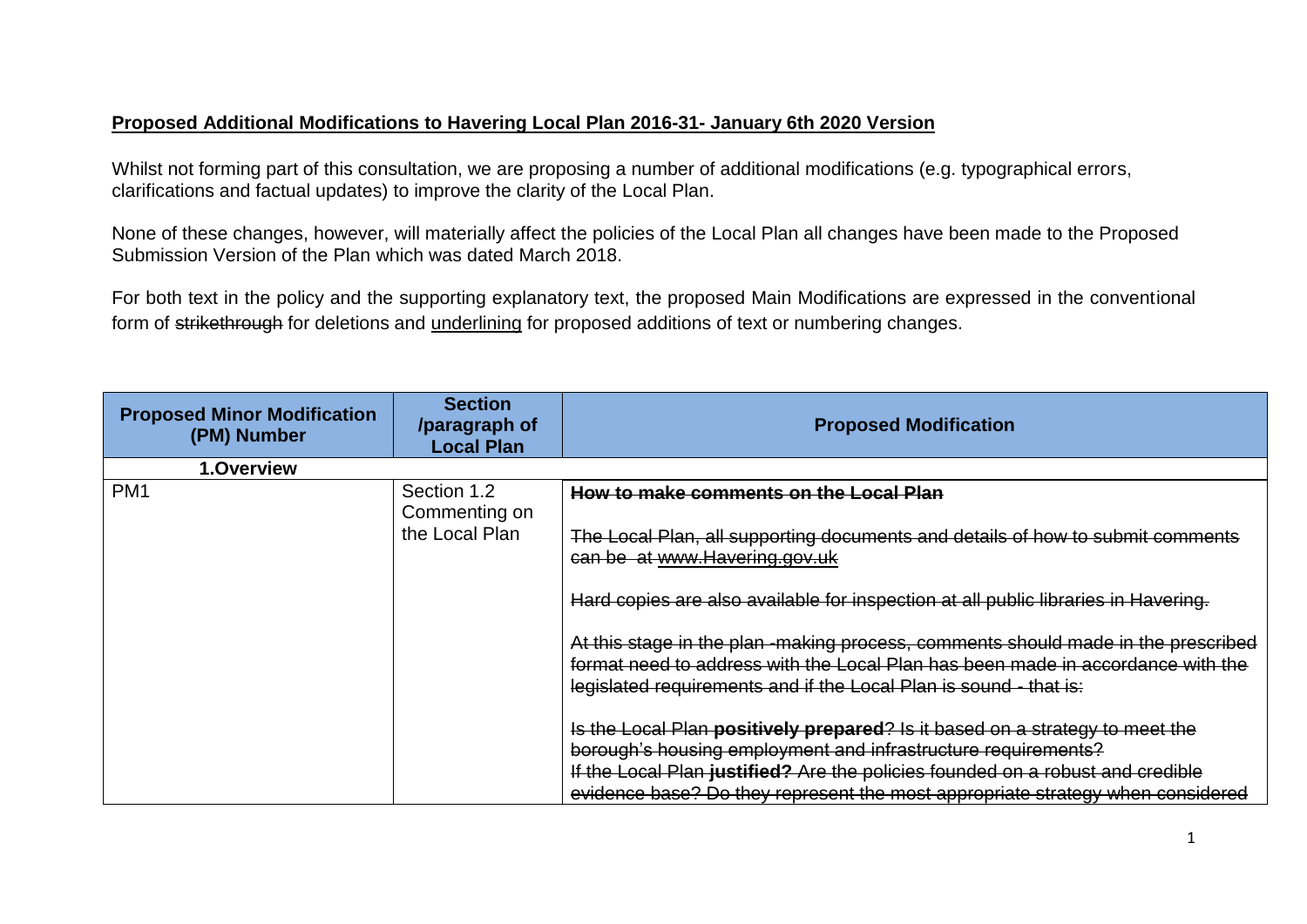|                        | against reasonable alternatives?                                                                                                                                                                                                                                                                                                                                               |
|------------------------|--------------------------------------------------------------------------------------------------------------------------------------------------------------------------------------------------------------------------------------------------------------------------------------------------------------------------------------------------------------------------------|
|                        | Is the Local Plan effective? Are the proposed policies deliverable and flexible?                                                                                                                                                                                                                                                                                               |
|                        | Can the council demonstrate how they will be monitored?                                                                                                                                                                                                                                                                                                                        |
|                        | Is the Local Plan consistent with national policy?                                                                                                                                                                                                                                                                                                                             |
|                        | You can submit your comments:                                                                                                                                                                                                                                                                                                                                                  |
|                        | • online at HTTP://havering-consult                                                                                                                                                                                                                                                                                                                                            |
|                        | .objective.co.uk/portal/planning_policy/lp/lp                                                                                                                                                                                                                                                                                                                                  |
|                        | • By email to: development planning@havering.gov.uk                                                                                                                                                                                                                                                                                                                            |
|                        | . in writing to Development Planning, London Borough of Havering, Town<br>Hall, Main Road, Romford RM1 3BD                                                                                                                                                                                                                                                                     |
|                        | All comments should be submitted by 5 PM on Friday, 29 September 2017.                                                                                                                                                                                                                                                                                                         |
|                        | <b>Next steps</b>                                                                                                                                                                                                                                                                                                                                                              |
|                        | The representations received in response to the consultation will be submitted with<br>the final submission version of the Local Plan, along with supporting documents,<br>the Secretary of State for Communities and Local Government. The Secretary of<br>State will appoint a Planning Inspector to carry out an independent Examination in                                 |
|                        | Public.                                                                                                                                                                                                                                                                                                                                                                        |
|                        | Following the examination, the Inspector will publish a report. If the report finds the<br>Havering Local Plan to be found "sound" the Council may formally adopt the Local<br>Plan. Once adopted, it will supersede policies currently contained in the Core<br>Strategy and Development Control Policies Development (Plan Document and the<br>Romford Area Action Plan 2008 |
| 2. Vision for Havering |                                                                                                                                                                                                                                                                                                                                                                                |
|                        |                                                                                                                                                                                                                                                                                                                                                                                |
| PM <sub>2</sub>        | <b>Vision for Havering</b><br>2.1 Achieving Havering's corporate Vision                                                                                                                                                                                                                                                                                                        |
|                        | 2.1.1 The Local Plan has an important role in contributing to the delivery of the                                                                                                                                                                                                                                                                                              |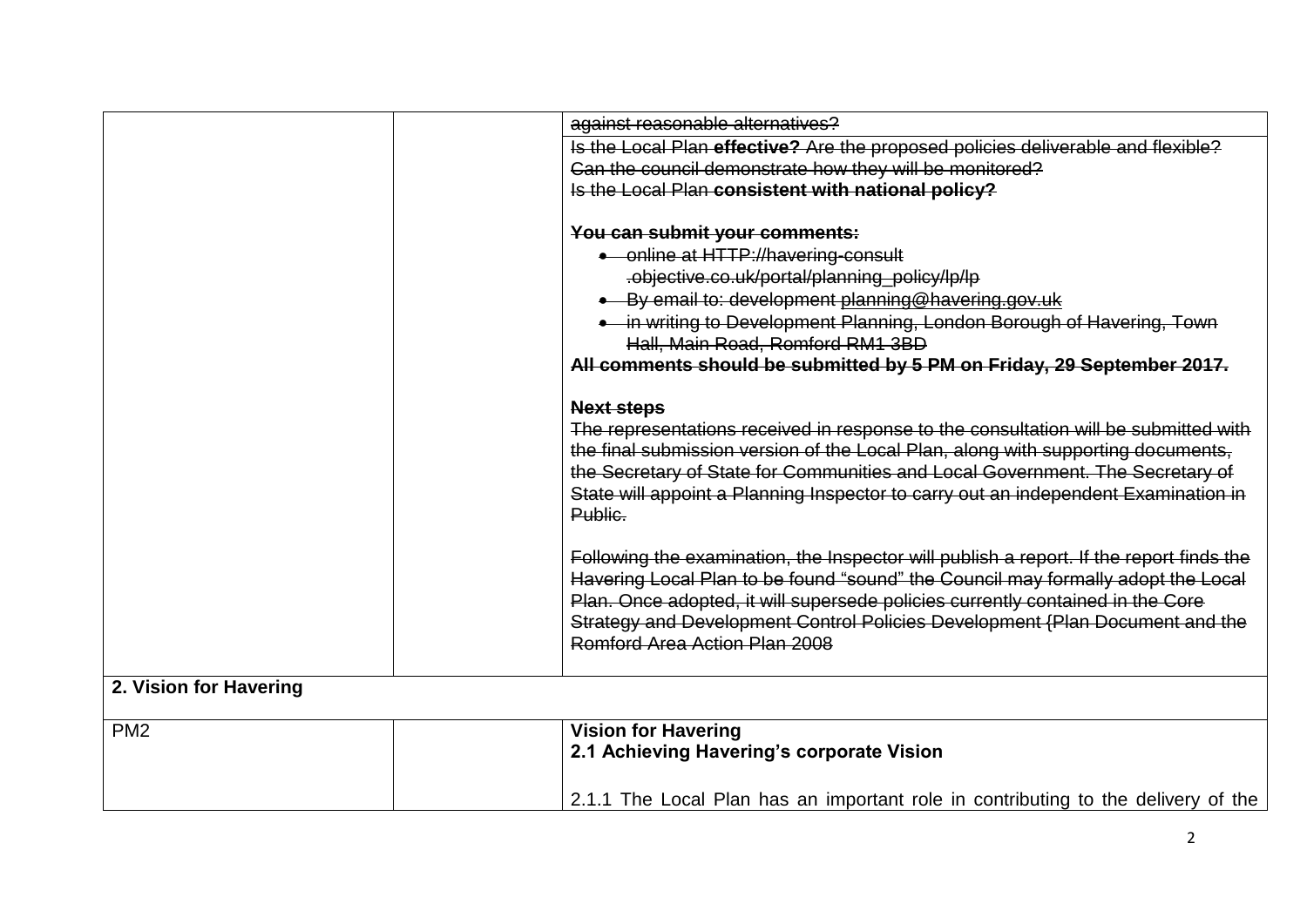| Council's new dynamic vision which recognises that Havering is London's next big<br>opportunity. vision. Since February 2015, our vision has been to create a clean,<br>safe and proud borough. Whilst these are key values to the people of Havering, our<br>borough has so much more to offer, not just to our own residents but also to the<br>whole of London.                                                                                                                                                                                                                                                                                                                                                                                                                                                                                                                                                                                                                                                                                                                                                     |
|------------------------------------------------------------------------------------------------------------------------------------------------------------------------------------------------------------------------------------------------------------------------------------------------------------------------------------------------------------------------------------------------------------------------------------------------------------------------------------------------------------------------------------------------------------------------------------------------------------------------------------------------------------------------------------------------------------------------------------------------------------------------------------------------------------------------------------------------------------------------------------------------------------------------------------------------------------------------------------------------------------------------------------------------------------------------------------------------------------------------|
| 2.1.2-The Council's new vision 'Havering - Making a Greater London' is about<br>Embracing the best of what Havering has to offer and how the borough can play an<br>active role in the success of the whole of London, The new vision is focused<br>around four cross-cutting priorities: Communities, Places, Opportunities and<br><b>Connections:</b>                                                                                                                                                                                                                                                                                                                                                                                                                                                                                                                                                                                                                                                                                                                                                                |
| <b>Communities</b> - We want to help our residents to make positive lifestyle<br>choices and ensure a good start for every child to reach their full potential.<br>We will support families and communities to look after themselves and each<br>other, with a particular emphasis on our most vulnerable residents.<br><b>Places</b> - We will work to achieve a clean, safe environment for all. This will<br>be secured through working with residents to improve our award-winning<br>parks and continuing to invest in our housing stock, ensuring decent, safe<br>and high standard properties. Our residents will have access to vibrant<br>culture and leisure facilities, as well as thriving town centres.<br><b>Opportunities</b> - We will provide first-class business opportunities by<br>supporting the commercial development of companies within the borough,<br>as well as being a hub for start-ups and expanding businesses. We will<br>ensure sustainable economic growth that generates local wealth and<br>opportunities, as well as securing investment in high-quality skills and<br>careers. |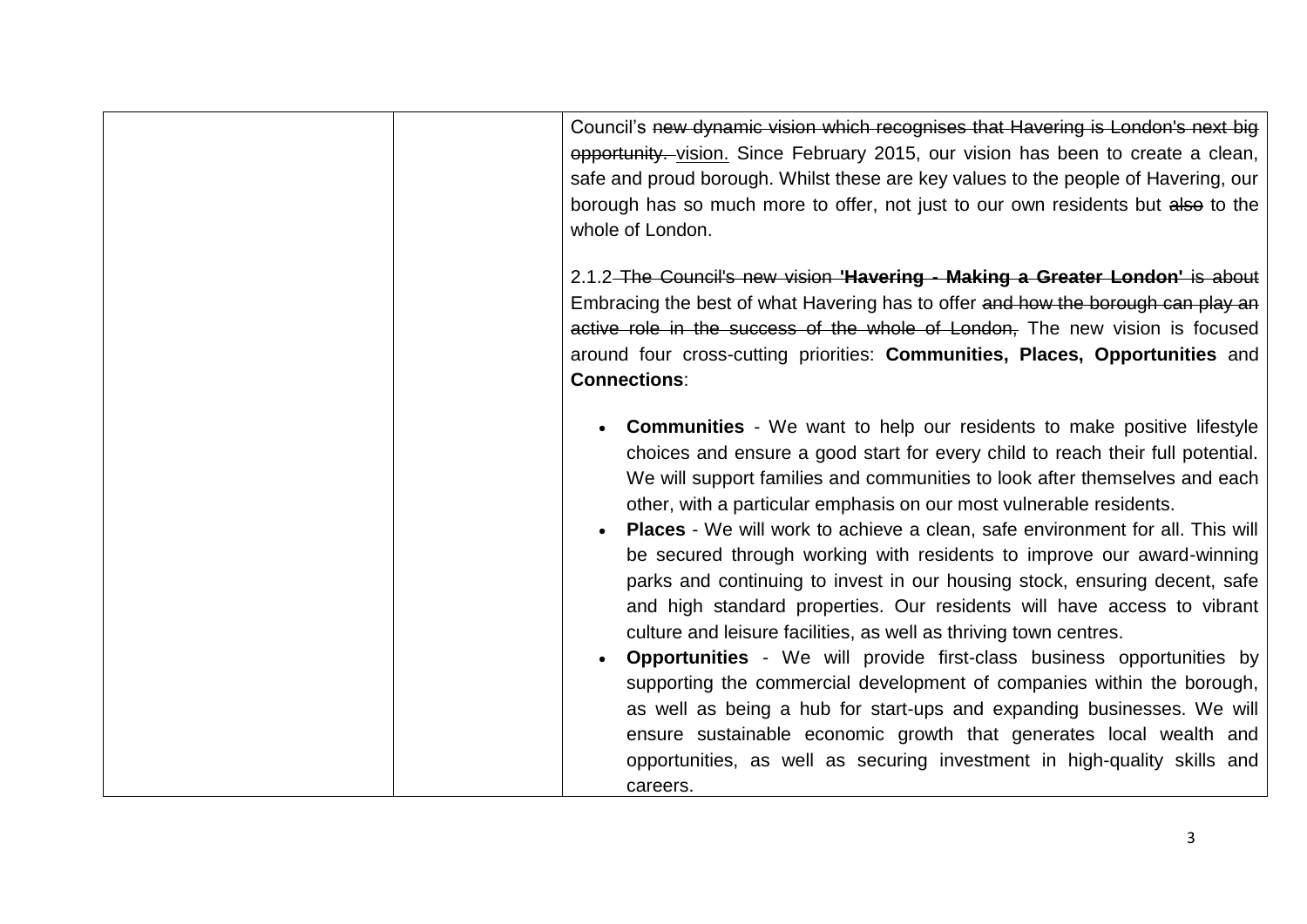|                 |                  | <b>Connections</b> - We want to capitalise on our location with fast and<br>accessible transport links both within the borough and to central London, as<br>well as making the most of national and international connections. Likewise,<br>we will continue to make Havering a digitally-enabled borough that is<br>connected to residents and businesses. Enhancing our connections will<br>strengthen the borough's offer as a Greater London hub for business.                                                                                                          |
|-----------------|------------------|-----------------------------------------------------------------------------------------------------------------------------------------------------------------------------------------------------------------------------------------------------------------------------------------------------------------------------------------------------------------------------------------------------------------------------------------------------------------------------------------------------------------------------------------------------------------------------|
| PM <sub>3</sub> | Paragraph 2.2.1  | 2.2 Havering in 15 years from now<br>2.2.1 It is an exciting time for Havering; the population is growing and becoming<br>more diverse and the borough is an increasingly attractive part of London in which<br>to live, develop and invest. We want to position Havering as one of London's most<br>successful and attractive outer London boroughs. The vision for the Local Plan<br>builds on the Council's overarching vision of 'Havering: Making a Greater<br><b>London'</b> and provides a snapshot of what Havering will aspire to be like in 15 years<br>from now. |
| PM4             | Paragraph 2.2.7  | The employment area to the south of Rainham and Beam Park will have retained<br>its role as a strategically important industrial area and will have benefited from<br>transformational new developments and an intensification of employment uses in a<br>safe and secure environment.                                                                                                                                                                                                                                                                                      |
| PM <sub>5</sub> | Paragraph 2.2.17 | 2.2.17 Havering's Green Belt, green and open spaces, biodiversity and heritage<br>assets will continue to be valued and enhanced, recognising their contribution to<br>Havering's character and future resilience, the appeal of the borough as a place to<br>live, work and visit and the health and well-being and overall quality of life for<br>residents. Havering's existing green spaces will continue to offer an array of<br>recreation and leisure opportunities and, by 2031, will be more attractive and<br>usable, as well as more accessible to residents.    |
| PM <sub>6</sub> | Paragraph 2.2.19 | 2.2.19 Over the lifetime of the Plan the Council will seek to maintain an appropriate<br>aggregate landbank needed to support construction whilst ensuring that the                                                                                                                                                                                                                                                                                                                                                                                                         |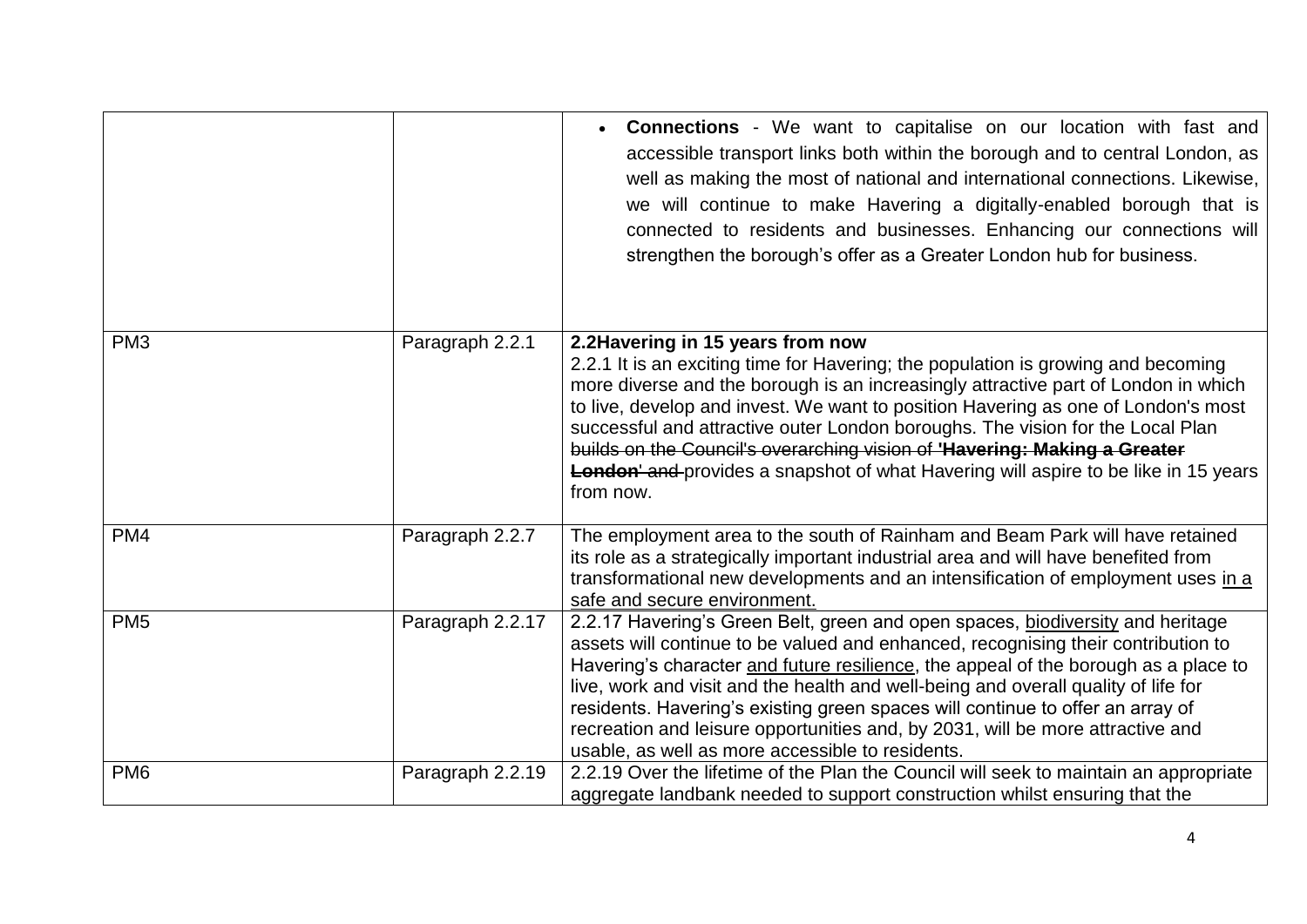|                                        |                  | individual and cumulative impacts of extraction are minimised, and that sites are<br>restored at the earliest opportunity to a high standard to contribute to the borough's<br>environmental and social well-being.                                                                                                                                                                                                                                                                                                                                                                                                                                                                                                                                                                                                                                                                                                                                                                                                                                                                                                                                                                                                                                      |
|----------------------------------------|------------------|----------------------------------------------------------------------------------------------------------------------------------------------------------------------------------------------------------------------------------------------------------------------------------------------------------------------------------------------------------------------------------------------------------------------------------------------------------------------------------------------------------------------------------------------------------------------------------------------------------------------------------------------------------------------------------------------------------------------------------------------------------------------------------------------------------------------------------------------------------------------------------------------------------------------------------------------------------------------------------------------------------------------------------------------------------------------------------------------------------------------------------------------------------------------------------------------------------------------------------------------------------|
| 3. Strategic Objectives                |                  |                                                                                                                                                                                                                                                                                                                                                                                                                                                                                                                                                                                                                                                                                                                                                                                                                                                                                                                                                                                                                                                                                                                                                                                                                                                          |
| PM7                                    | Objective xiv.   | Proactively conserve, enhance, and ensure greater understanding of Havering's<br>designated and non-designated heritage assets, their settings and wider historic<br>environment subject to viability                                                                                                                                                                                                                                                                                                                                                                                                                                                                                                                                                                                                                                                                                                                                                                                                                                                                                                                                                                                                                                                    |
| PM <sub>8</sub>                        | Objective xv     | Increase the quantity, quality and accessibility of Havering's public open spaces<br>and maintain and enhance biodiversity and geodiversity;                                                                                                                                                                                                                                                                                                                                                                                                                                                                                                                                                                                                                                                                                                                                                                                                                                                                                                                                                                                                                                                                                                             |
| 5. Borough wide Strategy for<br>growth |                  |                                                                                                                                                                                                                                                                                                                                                                                                                                                                                                                                                                                                                                                                                                                                                                                                                                                                                                                                                                                                                                                                                                                                                                                                                                                          |
| PM <sub>9</sub>                        | Paragraph 5.1.1  | Paragraph 5.1.1 Havering's population is expected to grow to over 293,000 (1) over<br>the next 15 years. The Strategy underpinning the Local Plan seeks to ensure that<br>there is the necessary growth in homes, jobs and critical infrastructure to support<br>and sustain new and existing communities whilst also preserving conserving and<br>enhancing the borough's most valuable assets and maintaining its long established<br>and strongly supported character and appearance as an outer London sub-urban<br>borough.                                                                                                                                                                                                                                                                                                                                                                                                                                                                                                                                                                                                                                                                                                                         |
| <b>PM10</b>                            | Paragraph 5.1.11 | The spatial strategy has been carefully prepared to reflect several important topics.<br>Firstly, it takes account of the strategic context provided by the National Planning<br>Policy Framework and the London Plan. It aims to translate the policy approaches<br>applicable to Havering into planning policies that are both relevant and necessary.<br>Secondly, it is the land-use planning tool whereby the Council will seek to translate<br>the ambition of its overarching vision - 'Havering - Making a Greater London' to<br>deliver into the places and communities that will endure well into the remainder of<br>this century. Thirdly, at a time when the delivery of new homes is seen as critical to<br>London's wellbeing, it acknowledges the opportunity resulting from Havering having<br>two key growth areas with Housing Zone status. The strategy is informed by the<br>spatial portrait and key issues as set out in Annex 4 and is intended to deliver the<br>vision and objectives as set out in Chapters 2 and 3. The strategy also takes<br>account of environmental constraints, the finite availability of land for development<br>and the need for the Council to balance different competing land uses and priorities |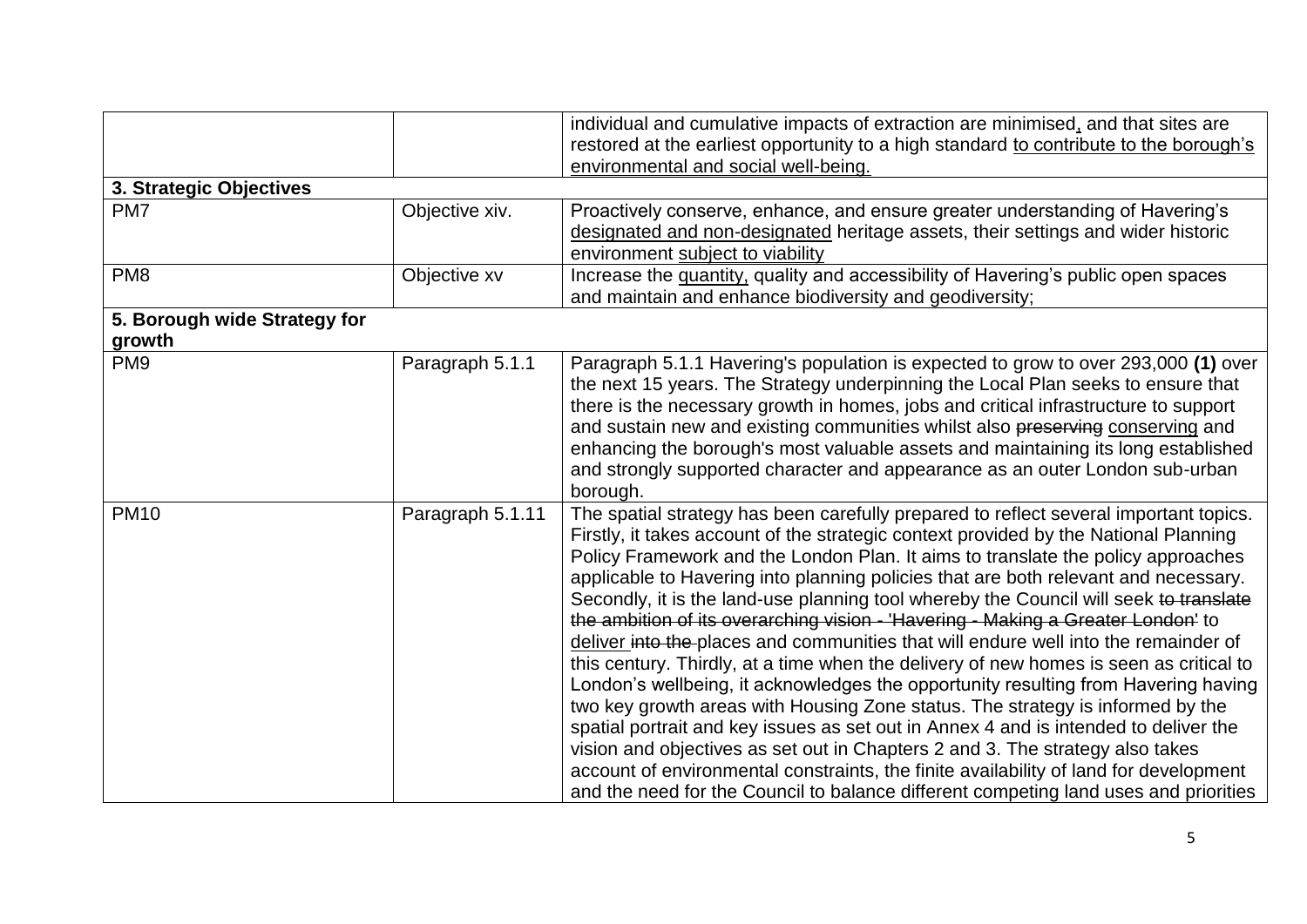|             |                                            | in determining the most appropriate uses of land and forms of development.                                                                                                                                                                                                                                                                                                                                                                                                                                                                                                                                                                                                                                                                                                                                                                                                                                                                                                                                                                                                                                                                                                                                   |
|-------------|--------------------------------------------|--------------------------------------------------------------------------------------------------------------------------------------------------------------------------------------------------------------------------------------------------------------------------------------------------------------------------------------------------------------------------------------------------------------------------------------------------------------------------------------------------------------------------------------------------------------------------------------------------------------------------------------------------------------------------------------------------------------------------------------------------------------------------------------------------------------------------------------------------------------------------------------------------------------------------------------------------------------------------------------------------------------------------------------------------------------------------------------------------------------------------------------------------------------------------------------------------------------|
| <b>PM11</b> | Paragraph 5.1.5                            | Romford is identified as a metropolitan centre in the London Plan and is the largest<br>town centre in the borough. Romford has scope for development across a number<br>of well located and well connected sites. The Local Plan recognises its potential for<br>significant regeneration and intensification. Romford is already a key transport hub<br>in Havering with more than 25 bus routes using the town centre. From 2019, it will<br>benefit from improved rail services as a result of the arrival of Elizabeth line<br>services through Crossrail. Its potential has been recognised by its designation as<br>a Mayoral Housing Zone and the Local Plan will provide the means to assist in<br>accelerating the delivery of new homes on a number of sites in and around the<br>town centre. A minimum of 6000 new homes will be delivered in the Romford<br>Strategic Development Area. This plan also envisages business growth and an<br>expanded leisure and cultural role for Romford. The next London Plan will re-affirm<br>the role of Romford by designating it as an Opportunity Area in recognition of its<br>potential to address an important part of Havering's growth potential. |
| <b>PM12</b> | Paragraph 5.1.11                           | Havering is one of London's greenest boroughs with extensive open spaces and<br>more than half of the borough designated as Metropolitan Green Belt as identified<br>on the Proposals Map. The spatial strategy of the Local Plan is to optimise the use<br>of brownfield land with suitable brownfield sites being developed first for meeting<br>the demand for new homes and business growth and to provide continued<br>protection for Havering's Green Belt and its most valuable open spaces and its<br>ecological assets. The Thames Chase Community Forest will be enhanced in line<br>with the Thames Chase Plan. A Brownfield Land Register has been prepared<br>which lists the brownfield sites that have the potential to be used for future housing<br>in the borough.                                                                                                                                                                                                                                                                                                                                                                                                                         |
|             | Key Features of<br>the Spatial<br>Strategy | Key features of the spatial strategy<br><b>Housing Growth</b>                                                                                                                                                                                                                                                                                                                                                                                                                                                                                                                                                                                                                                                                                                                                                                                                                                                                                                                                                                                                                                                                                                                                                |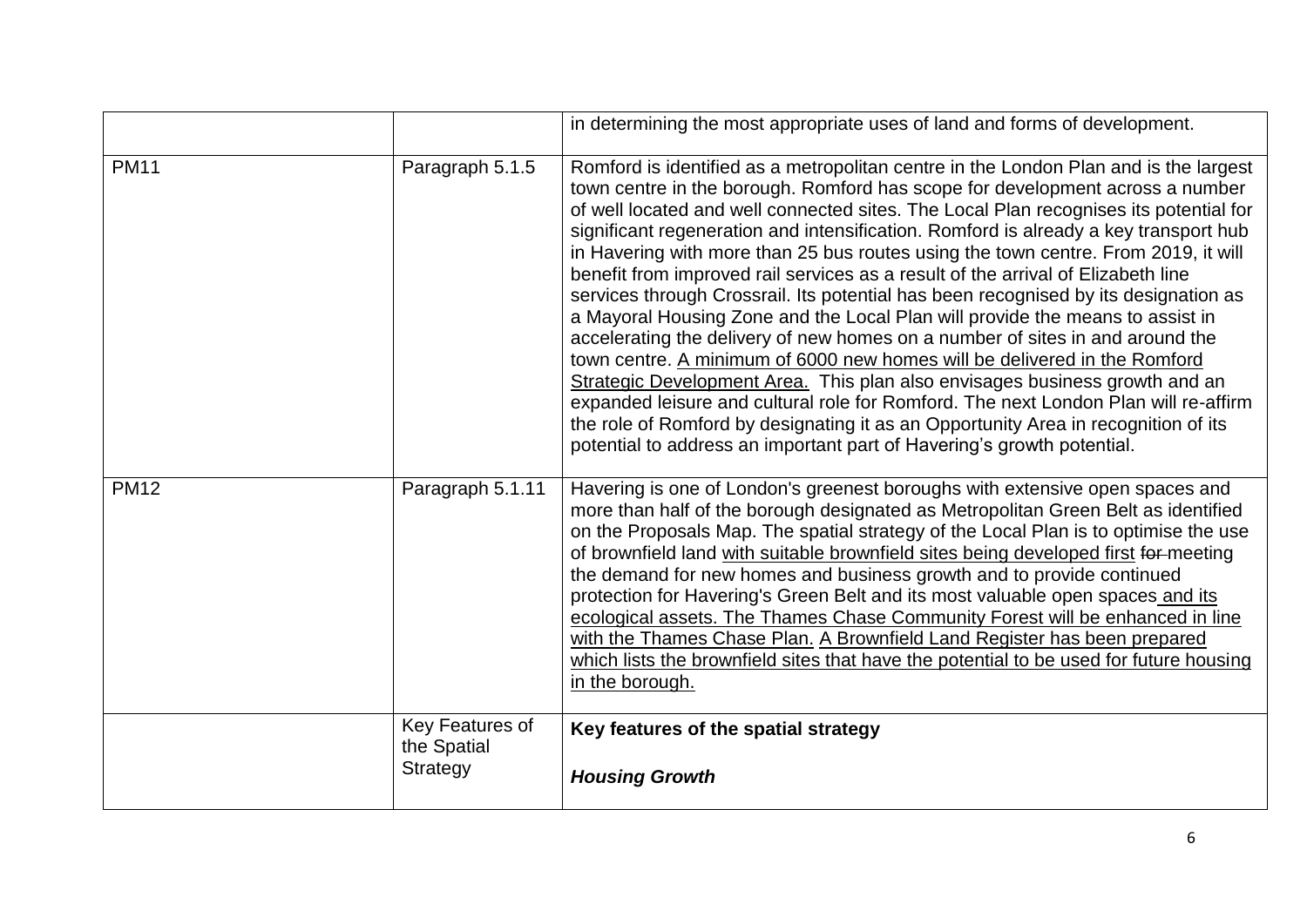| Delivery of at least 17,550 high quality homes over the 15 year Plan period;<br>Delivery of over 5,300 6000 new homes in the Romford Strategic<br>Development Area;<br>Transformation of Rainham and Beam Park Strategic Development Area<br>providing a new, well connected residential community of at least 3,000<br>homes served by Beam Park Station;<br>Residential intensification of the borough's district centres, with proposed<br>development compatible with their character, function and scale;<br>Intensification and renewal of existing Council housing estates providing an<br>improved housing stock and at least 700 additional homes across the<br>borough, outside of the Strategic Development Areas.                                                                                                                                                                                           |
|-------------------------------------------------------------------------------------------------------------------------------------------------------------------------------------------------------------------------------------------------------------------------------------------------------------------------------------------------------------------------------------------------------------------------------------------------------------------------------------------------------------------------------------------------------------------------------------------------------------------------------------------------------------------------------------------------------------------------------------------------------------------------------------------------------------------------------------------------------------------------------------------------------------------------|
| <b>Economic Growth</b>                                                                                                                                                                                                                                                                                                                                                                                                                                                                                                                                                                                                                                                                                                                                                                                                                                                                                                  |
| Regeneration of Romford Town Centre, providing a more diverse and higher<br>quality retail, leisure, cultural and employment offer;<br>Directing an appropriate scale of retail, culture, service industries and office<br>development to the boroughs network of town centres comprising of:<br>Romford Metropolitan Centre, district centres at Collier Row, Elm Park,<br>Harold Hill, Hornchurch, Rainham and Upminster and 75 local centres<br>including a new local centre at Beam Park.<br>Protection of the borough's Strategic Industrial Locations (SIL) (Rainham<br>Employment Area, Harold Hill Industrial Area, King George Close Estate and<br>Freightmaster Estate) for continued industrial use;<br>Protection of the borough's Locally Significant Industrial Sites (LSIS) (Harold<br>Wood, Hillman Close, the Seedbed Centre, Lyon Road and Crow Lane) for<br>continued industrial and employment use; |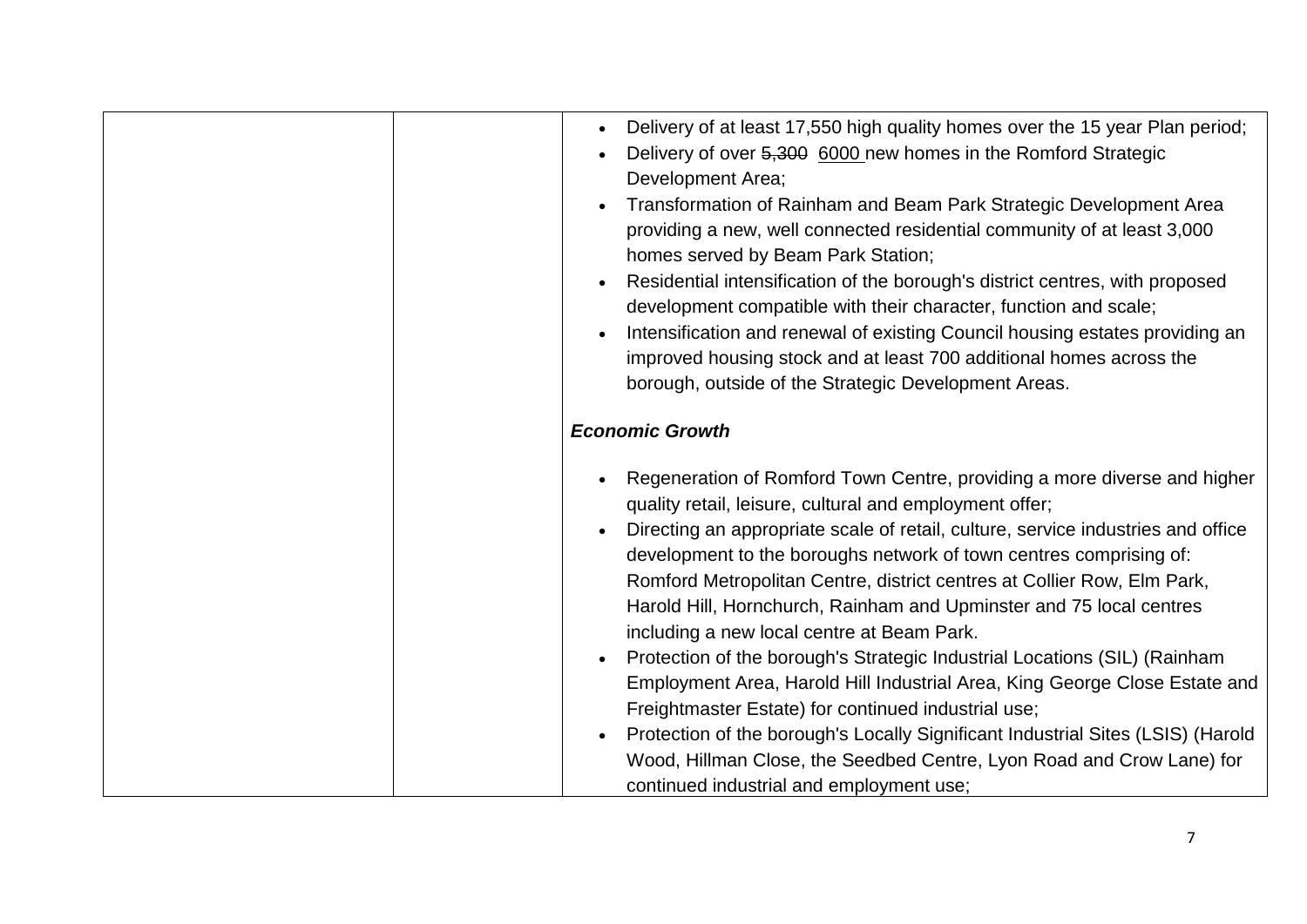| Intensification of the borough's designated industrial areas to optimise the<br>use of the land and support transformational new developments which<br>will maximise the economic benefits for the borough.                                                                                                                                                                                                                                                                                                 |
|-------------------------------------------------------------------------------------------------------------------------------------------------------------------------------------------------------------------------------------------------------------------------------------------------------------------------------------------------------------------------------------------------------------------------------------------------------------------------------------------------------------|
| <b>Transport Infrastructure</b>                                                                                                                                                                                                                                                                                                                                                                                                                                                                             |
| Improved public transport access to central London via Crossrail services at<br>Romford, Gidea Park and Harold Wood and a new railway station at Beam<br>Park on the Essex Thameside Line;<br>Remodelling of Gallows Corner roundabout to increase safety, improve air<br>quality and smooth motor vehicle traffic flows;                                                                                                                                                                                   |
| Improved north-south links within the borough, connecting Rainham and<br>Beam Park, Romford and Harold Hill;<br>Remodelling of sections of the Romford Ring Road;<br>Increased capacity at Junction 28 of the M25;<br>Improvements to the A127 through the A127 Growth Corridor project;<br>Working with Highways England and other partners to minimise the adverse<br>impact on Havering and its local residents and the environment of the<br>Government's preferred option for a Lower Thames Crossing. |
| <b>Social Infrastructure</b>                                                                                                                                                                                                                                                                                                                                                                                                                                                                                |
| Delivery of an early years and schools expansion programme, which may<br>include new provision, to increase the number of early years and school<br>places for new and existing residents;<br>New early years and school provision in the growth areas of Romford and                                                                                                                                                                                                                                       |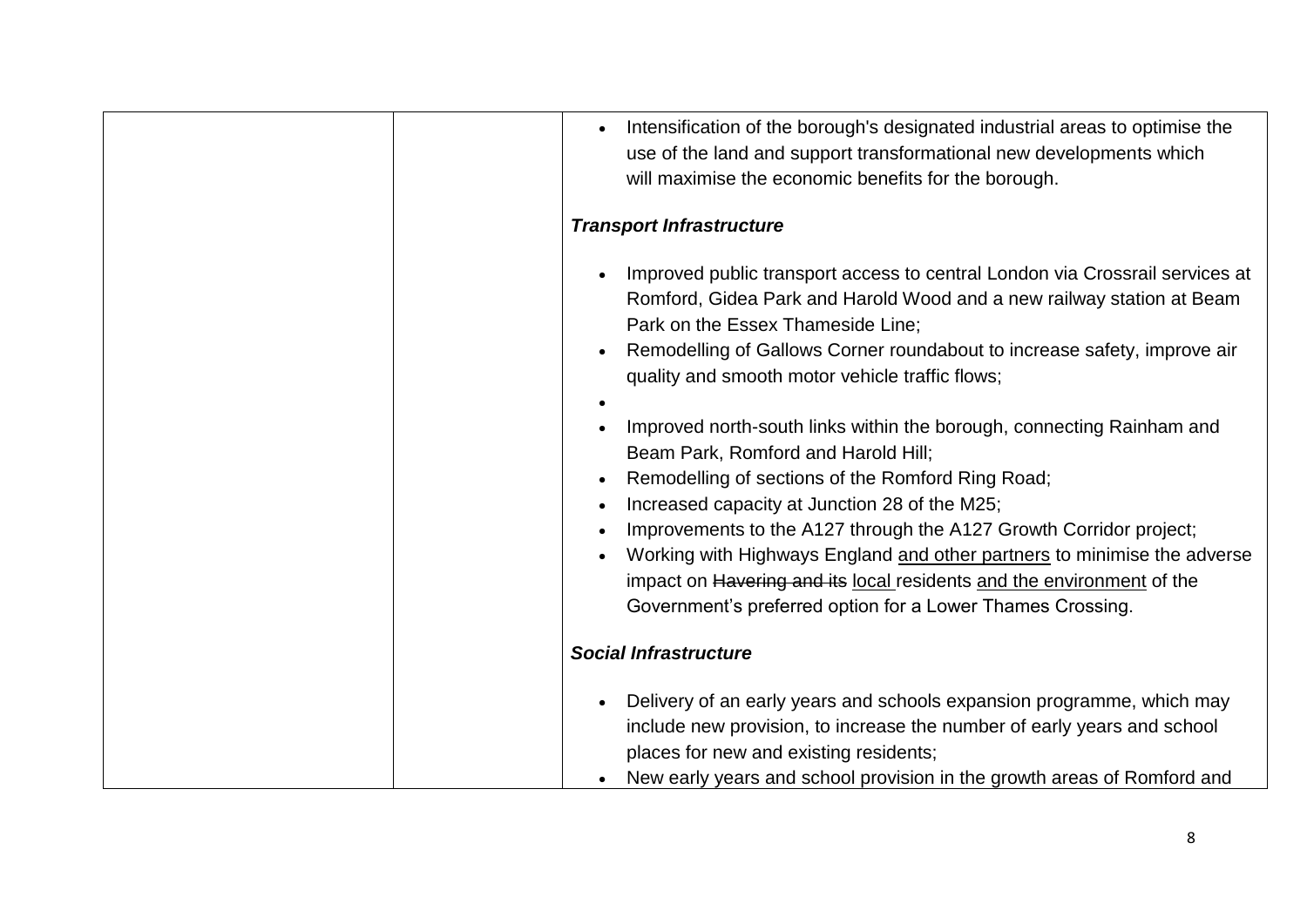|                                                |                                       | Rainham and Beam Park;<br>New health facilities at the former St George's Hospital Site, Romford Town<br>Centre, Rainham and Beam Park and in the north-west of the borough;<br>Improvements to the borough's existing leisure facilities (as set out in Policy<br>18) and new facilities in Romford Town Centre and Rainham and Beam<br>Park.<br><b>Havering's most valued assets</b>                                                                                                                                                                                                                  |
|------------------------------------------------|---------------------------------------|---------------------------------------------------------------------------------------------------------------------------------------------------------------------------------------------------------------------------------------------------------------------------------------------------------------------------------------------------------------------------------------------------------------------------------------------------------------------------------------------------------------------------------------------------------------------------------------------------------|
|                                                |                                       | Protecting and enhancing the Green Belt and Havering's open spaces and<br>ecological assets;<br>Preserving Conserving and enhancing the Havering's rich heritage and<br>historic environments.                                                                                                                                                                                                                                                                                                                                                                                                          |
| <b>6.Strategic Development</b><br><b>Areas</b> |                                       |                                                                                                                                                                                                                                                                                                                                                                                                                                                                                                                                                                                                         |
| Romford<br><b>PM13</b>                         | Paragraph 6.1.3                       | The arrival of Crossrail in 2018/19 2020/21 alongside the relative affordability of<br>this area are key drivers of growth.                                                                                                                                                                                                                                                                                                                                                                                                                                                                             |
| <b>PM14</b>                                    | Paragraph 6.1.12                      | Market Place is one of Romford's greatest assets and has potential to provide a<br>key -civic-public-space within the town centre.                                                                                                                                                                                                                                                                                                                                                                                                                                                                      |
| <b>PM15</b>                                    | Add at the end of<br>Paragraph 6.1.17 | In addition, the Council will seek enhancements to the biodiversity value and water<br>quality of the river in line with the requirements of Policy 31.                                                                                                                                                                                                                                                                                                                                                                                                                                                 |
| <b>PM16</b>                                    | Paragraph 6.1.22                      | Education provision is particularly challenging in Romford. Existing schools within<br>the area are already at full capacity, and whilst the Council's school expansion<br>programme will assist in meeting future demand, this will not offer sufficient<br>capacity over the Local Plan period. In order to meet the need for primary school<br>places in the Romford area over the next five years an additional 3FE will be<br>needed. 1FE is likely to be delivered through expansion of an existing school. A<br>new 2FE school will be needed. a 3 form of entry primary school (630 places) has |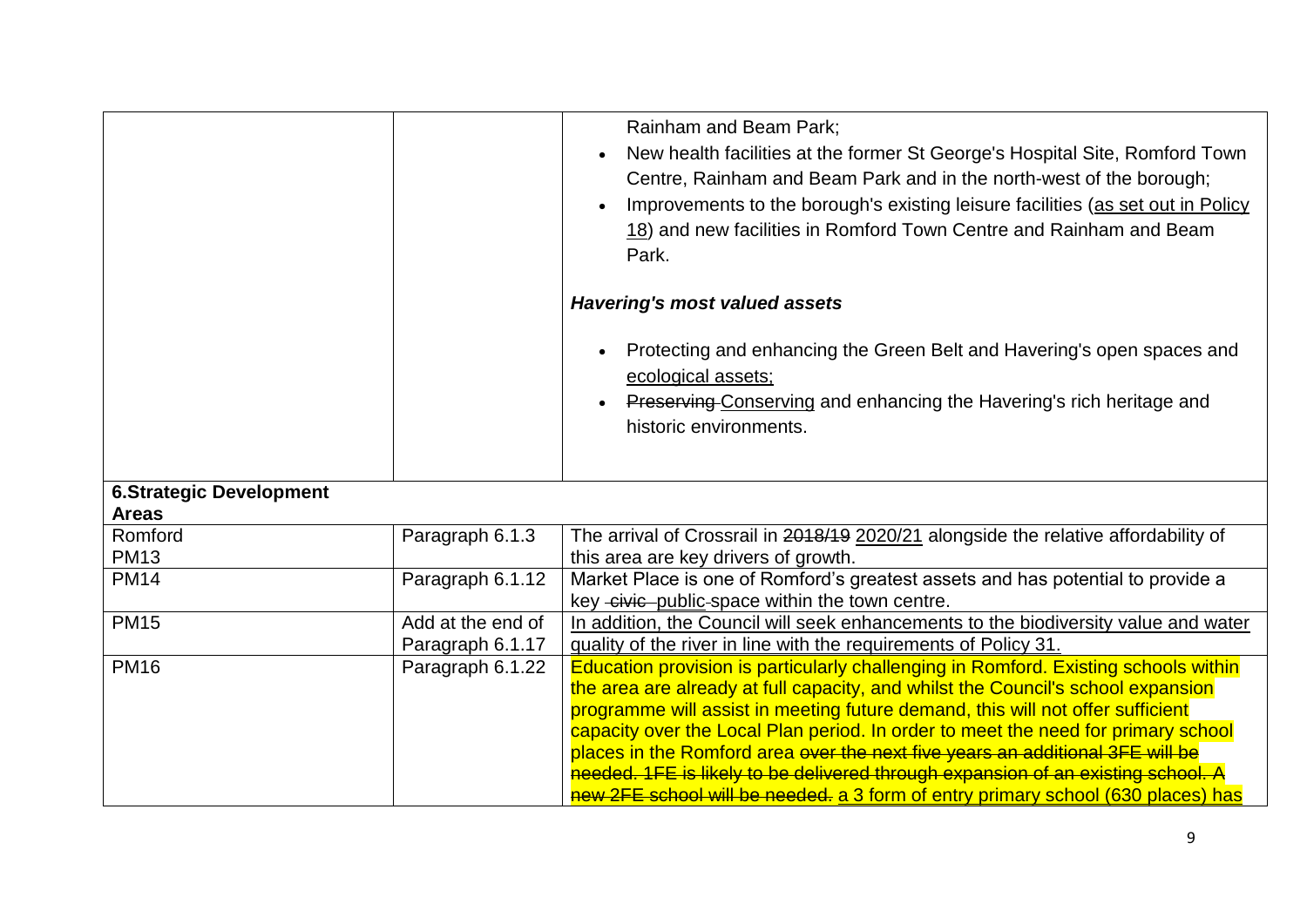|                        |                                                                         | been approved on the Bridge Close development site and the new school should<br>be sufficient to meet demand for the additional primary places needed over the<br>next five years. This will be addressed via the updated Local Plan that will identify<br>specific sites for future schools. If further sites come forward for housing<br>development then we will need to assess whether further education provision will<br>be needed. There is a further 6FE requirement for primary school places beyond<br>the first five years. This will need to be delivered through new schools. A 6/8FE<br>secondary school is required in the second phase of the Plan period (5-10 years).<br>The Council will seek to identify sites suitable for additional education provision |
|------------------------|-------------------------------------------------------------------------|--------------------------------------------------------------------------------------------------------------------------------------------------------------------------------------------------------------------------------------------------------------------------------------------------------------------------------------------------------------------------------------------------------------------------------------------------------------------------------------------------------------------------------------------------------------------------------------------------------------------------------------------------------------------------------------------------------------------------------------------------------------------------------|
| <b>PM17</b>            | Paragraph 6.1.24                                                        | through the Romford Masterplan and Site Specific Allocations Local Plan.<br>Due to the particular challenges in Romford and in advance of the delivery of the<br>updated Local Plan, the Council will require all development proposals that<br>generate a primary school child yield equivalent to one additional form of entry to<br>provide adequate space on site for the provision of a school or robustly                                                                                                                                                                                                                                                                                                                                                                |
| <b>PM18</b>            | Paragraph 6.1.25                                                        | demonstrate how this need will be accommodated through other developments.<br>The reference to a minimum 700 units for primary and 3,000 units for secondary<br>triggering the need for part of the development site to be set aside to provide a<br>publicly funded school, are only average figures. The specific tenure and unit size<br>breakdown for each development will be used to calculate the child yield using the<br>publicly available GLA population calculator.                                                                                                                                                                                                                                                                                                |
| <b>PM19</b>            | Insert a new<br>paragraph<br>between<br>paragraphs 6.1.25<br>and 6.1.26 | Havering's Indoor Sport and Leisure Facilities Strategy 2016-31 supports the<br>provision of the new Romford Sapphire Ice and leisure Centre which has now<br>opened. The centre offers a 25 m pool and 15 m learner pool, an ice rink, gym and<br>studio space and is home to the Everyone Active Raiders Ice Hockey Team.                                                                                                                                                                                                                                                                                                                                                                                                                                                    |
| <b>PM20</b>            | Figure 3 Romford<br><b>Strategic</b><br>Development<br>Area             | Update the Strategic Development Area boundary to reflect the revised proposed<br>boundary set out in Proposals Map Booklet Addendum 2018.                                                                                                                                                                                                                                                                                                                                                                                                                                                                                                                                                                                                                                     |
| Rainham<br><b>PM21</b> | Paragraph 6.2.5                                                         | There are a number of development opportunities within public and private<br>ownership. The GLA are an important landowner in the area and are bringing<br>forward the Beam Park site for residential and mixed use development with                                                                                                                                                                                                                                                                                                                                                                                                                                                                                                                                           |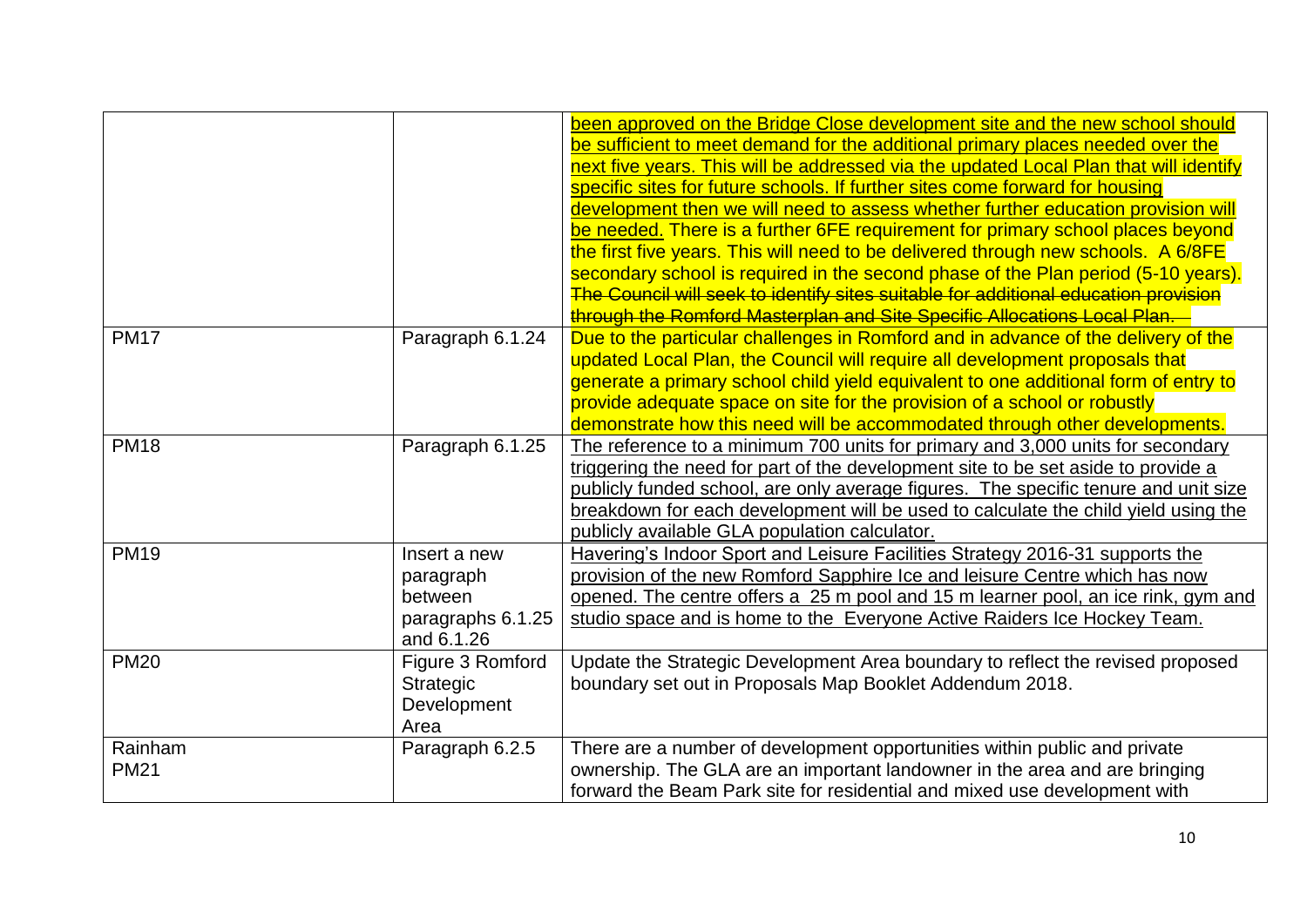|                              |                                                                                       | Persimmon Countryside Properties PLC                                                                                                                                                                                                                                                                                                                                                                                                                                                                                                   |
|------------------------------|---------------------------------------------------------------------------------------|----------------------------------------------------------------------------------------------------------------------------------------------------------------------------------------------------------------------------------------------------------------------------------------------------------------------------------------------------------------------------------------------------------------------------------------------------------------------------------------------------------------------------------------|
| <b>PM22</b>                  | Paragraph 6.2.9                                                                       | The Employment Land Review recommended the retention of the Rainham Steel<br>office building. The site is of a good quality and is compatible with the housing<br>development that will take place in the area. However, in the long term if Rainham<br>Steel were to relocate from this location, the Council would not wish to retain the<br>site for industrial use due to its prominent location and close proximity to the new<br>residential development. The Council will seek a residential redevelopment in this<br>scenario. |
| <b>PM23</b>                  | Insert new<br>paragraph<br>between 6.2.11<br>and 6.2.12                               | The central area in Rainham Village is designated as a Conservation Area and<br>comprises a number of listed buildings including the grade I listed Church of St<br>Helen & St Giles and the grade II* listed Rainham Hall.                                                                                                                                                                                                                                                                                                            |
| <b>PM24</b>                  | Insert a new<br>additional<br>paragraph<br>between<br>paragraphs 6.2.18<br>and 6.2.19 | A feasibility study has been carried out in 2019 on a new leisure centre for the<br>south of the borough as identified within the Havering Indoor Sport and Leisure<br>Facilities Strategy 2016-31. A new leisure centre is proposed at Rainham<br>Recreation Ground, and subject to a Cabinet decision in January 2020, is expected<br>to open to the public in September 2021.                                                                                                                                                       |
| <b>PM25</b>                  | Figure 4 Rainham<br>and Beam Park<br>Strategic<br>Development<br>Area                 | Show River Beam on Figure 4                                                                                                                                                                                                                                                                                                                                                                                                                                                                                                            |
| 7. Successful Places to Live |                                                                                       |                                                                                                                                                                                                                                                                                                                                                                                                                                                                                                                                        |
| <b>PM26</b>                  | Table 2 Housing<br>Mix                                                                | Table 3 Borough Wide Housing Mix                                                                                                                                                                                                                                                                                                                                                                                                                                                                                                       |
| 8. Thriving Communities      |                                                                                       |                                                                                                                                                                                                                                                                                                                                                                                                                                                                                                                                        |
| <b>PM27</b>                  | Policy 12 Healthy<br>Communities                                                      | The Council will seek to maximise the potential health gains from development<br>proposals and ensure that any negative impacts are mitigated. All major<br>development proposals must be supported by a Health Impact Assessment (HIA)<br>to demonstrate that full consideration has been given to health and wellbeing and                                                                                                                                                                                                           |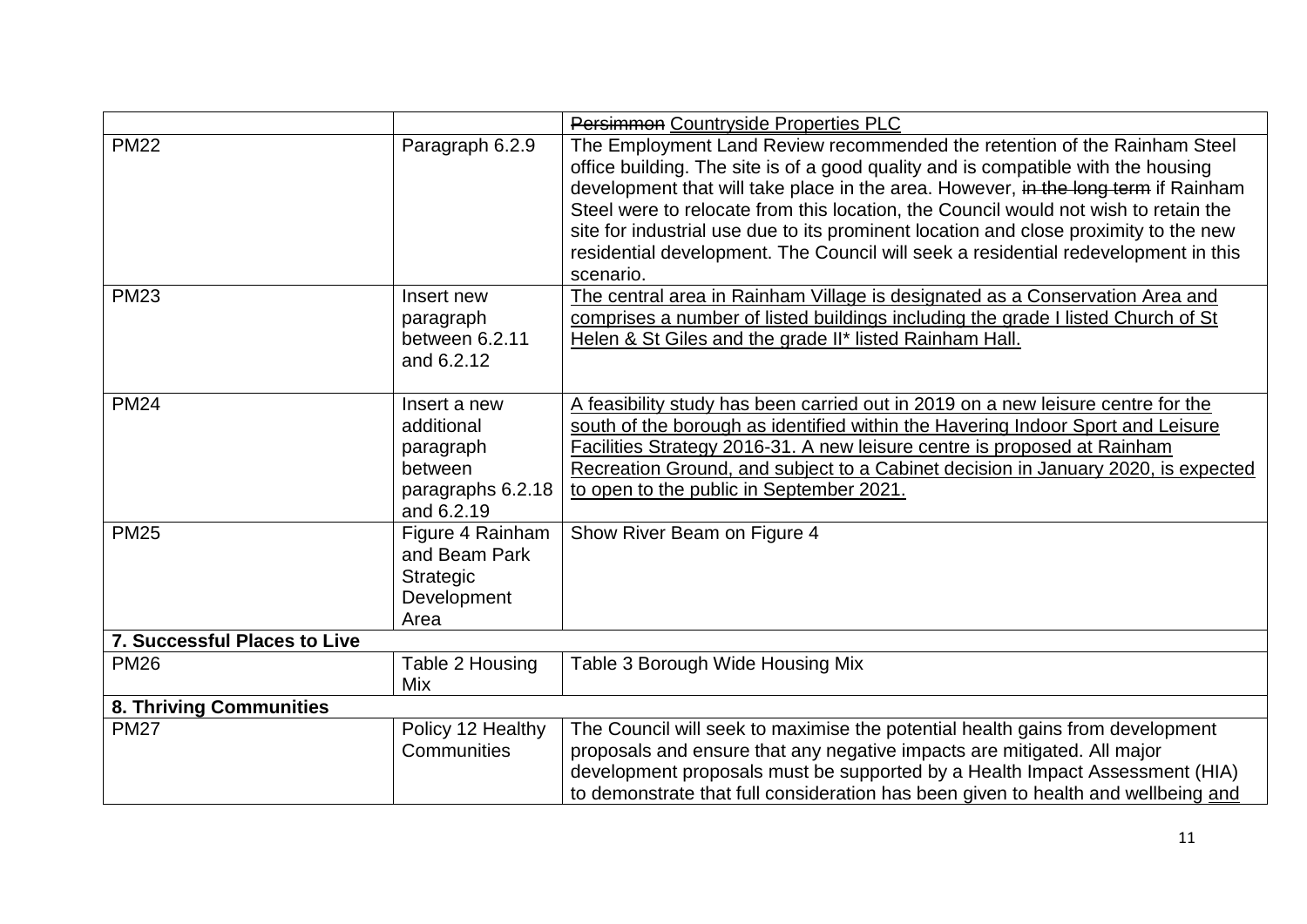|             |                                         | the principles of active design.                                                                                                                                                                                                                                                                                                                                                                                                                                                                                                                                                                                                                                                                                                                                                                                                                                                                                                                                                                                                                                                                           |
|-------------|-----------------------------------------|------------------------------------------------------------------------------------------------------------------------------------------------------------------------------------------------------------------------------------------------------------------------------------------------------------------------------------------------------------------------------------------------------------------------------------------------------------------------------------------------------------------------------------------------------------------------------------------------------------------------------------------------------------------------------------------------------------------------------------------------------------------------------------------------------------------------------------------------------------------------------------------------------------------------------------------------------------------------------------------------------------------------------------------------------------------------------------------------------------|
| <b>PM28</b> | Insert new<br>paragraph after<br>8.1.4  | When undertaking Health Impact Assessments, full consideration should be given<br>to the principles of Active Design as set out in Sport England and Public Health<br>England's Active Design Guidance. Active design is about designing and adapting<br>where we live to encourage activity in our everyday lives.                                                                                                                                                                                                                                                                                                                                                                                                                                                                                                                                                                                                                                                                                                                                                                                        |
| <b>PM29</b> | Policy 13 Town<br>Centre<br>Development | The Council will seek to enhance the vitality and vibrancy of Havering's town<br>centres, maintaining their important role for local communities.<br>Applications for new main town centre uses will be subject to the sequential test as<br>defined in the NPPF. An impact assessment will be required for retail, leisure and<br>office developments over 200 square metres in edge or out of centre locations.<br>Preference will be given for edge of centre and out of town centre developments to<br>be located on existing out of centre sites designated on the Proposals Map and / or<br>in accessible locations that are well conected to town centres.<br>The Council will support development proposals within town centres that:<br>i. Are appropriate to the scale and function of the town centre's position within the<br>Town Centre Network (see Map 1 'Havering Town Centre Hierarchy');<br>The Council will not support proposals for single use retail developments which do<br>not optimise the development potential of the site. within, on the edge or outside of<br>town centres |
| <b>PM30</b> | Paragraph 8.2.3                         | Although overall performing well, the other district and metropolitan centres are<br>subject to the over proliferation of non-retail uses and have a number of vacancies<br>in prominent locations. The vitality and vitality of these town centres could therefore<br>also be adversely impacted by out of centre development.                                                                                                                                                                                                                                                                                                                                                                                                                                                                                                                                                                                                                                                                                                                                                                            |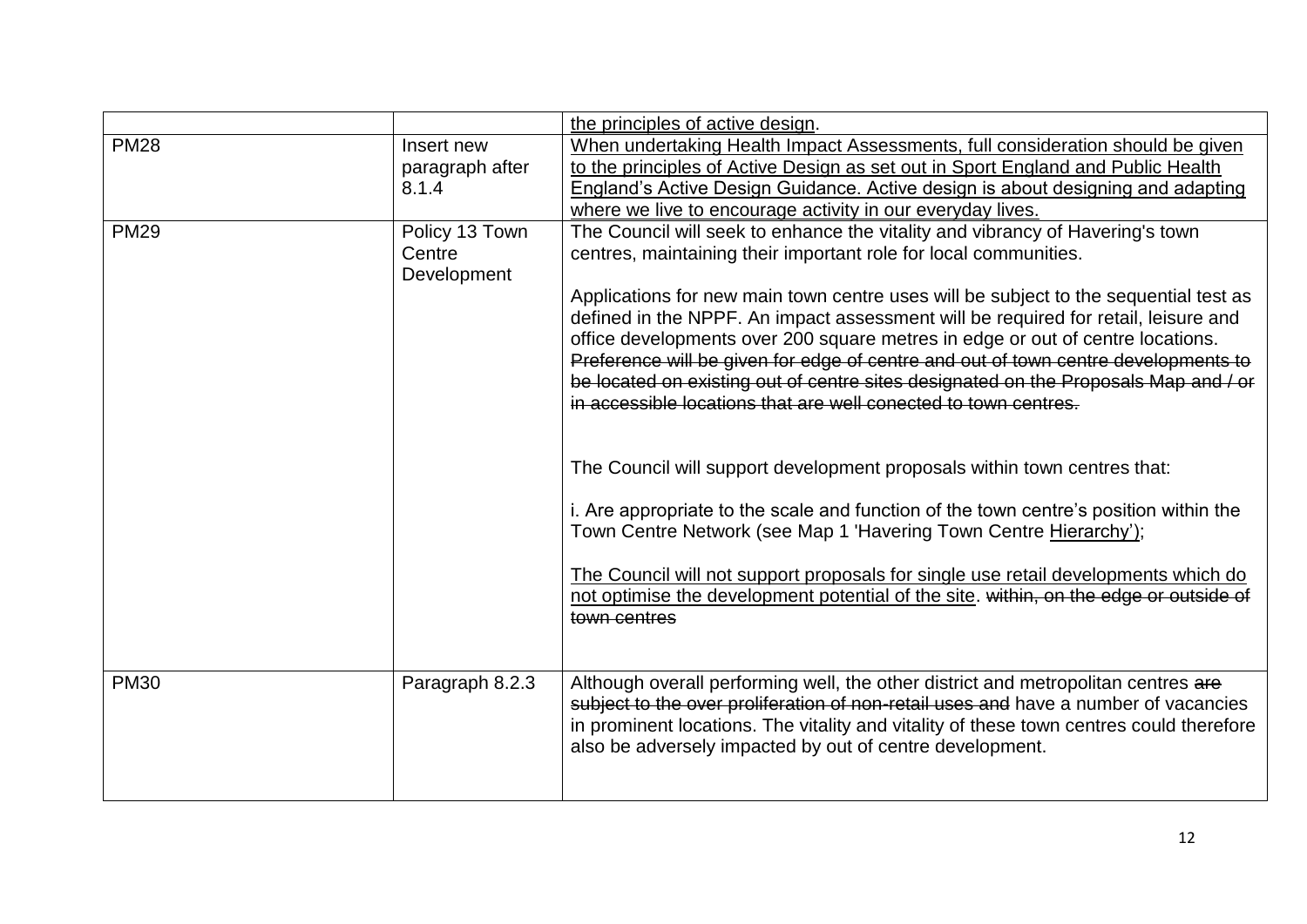| <b>PM31</b> | Paragraph 8.2.4 | Another consideration is the impact on planned assessment in town centres.<br>Significant investment has been planned in the Romford and Rainham and Beam<br>Park SDAs. The former includes Romford Metropolitan Centre and the latter<br>includes Rainham District Centre and the new Beam Park Local Centre. To make<br>sure that out of centre proposals out of town centres do not adversely affect the<br>vitality and viability of existing town centres, and make sure future investments are<br>optimised, the setting of a significantly lower locally specific threshold for impact<br>assessments than that specified in the NPPF is justified.<br>With regards to the average size of retail premises in town centres, district centres<br>in Havering are made up mostly of small shops, with the average floor space being<br>below 200 sq m. In Romford the average floor space is generally higher, although<br>this varies between frontages. The threshold for impact assessments for edge and<br>out of town centre development is therefore set at 200 sq m in the Local Plan. |
|-------------|-----------------|----------------------------------------------------------------------------------------------------------------------------------------------------------------------------------------------------------------------------------------------------------------------------------------------------------------------------------------------------------------------------------------------------------------------------------------------------------------------------------------------------------------------------------------------------------------------------------------------------------------------------------------------------------------------------------------------------------------------------------------------------------------------------------------------------------------------------------------------------------------------------------------------------------------------------------------------------------------------------------------------------------------------------------------------------------------------------------------------------|
| <b>PM32</b> | Paragraph 8.2.5 | However, in promoting diversification of development and uses, the Council is<br>concerned to ensure that the retail function of town centres is not undermined. In<br>promoting diversity, acceptable upper floor uses would include residential, office<br>and leisure uses. Subject to the Council being satisfied that an appropriate<br>residential environment will be provided, rResidential development at the ground<br>floor level in town centres may be encouraged in locations beyond the designated<br>frontages such as the periphery of centres will not be supported. In terms of shop<br>front design, laminated glass and internal security grills are preferred above<br>external shutters.                                                                                                                                                                                                                                                                                                                                                                                    |
| <b>PM33</b> | Paragraph 8.2.6 | The Council has designated primary and secondary frontages within its<br>metropolitan centre and six district centres. These are shown on the Proposals<br>Map with a schedule of properties within these frontages listed in Annex 6. These<br>designated frontages borough's metropolitan and district centres are considered to<br>be the borough's primary shopping areas within the borough's metropolitan and<br>district centres.                                                                                                                                                                                                                                                                                                                                                                                                                                                                                                                                                                                                                                                           |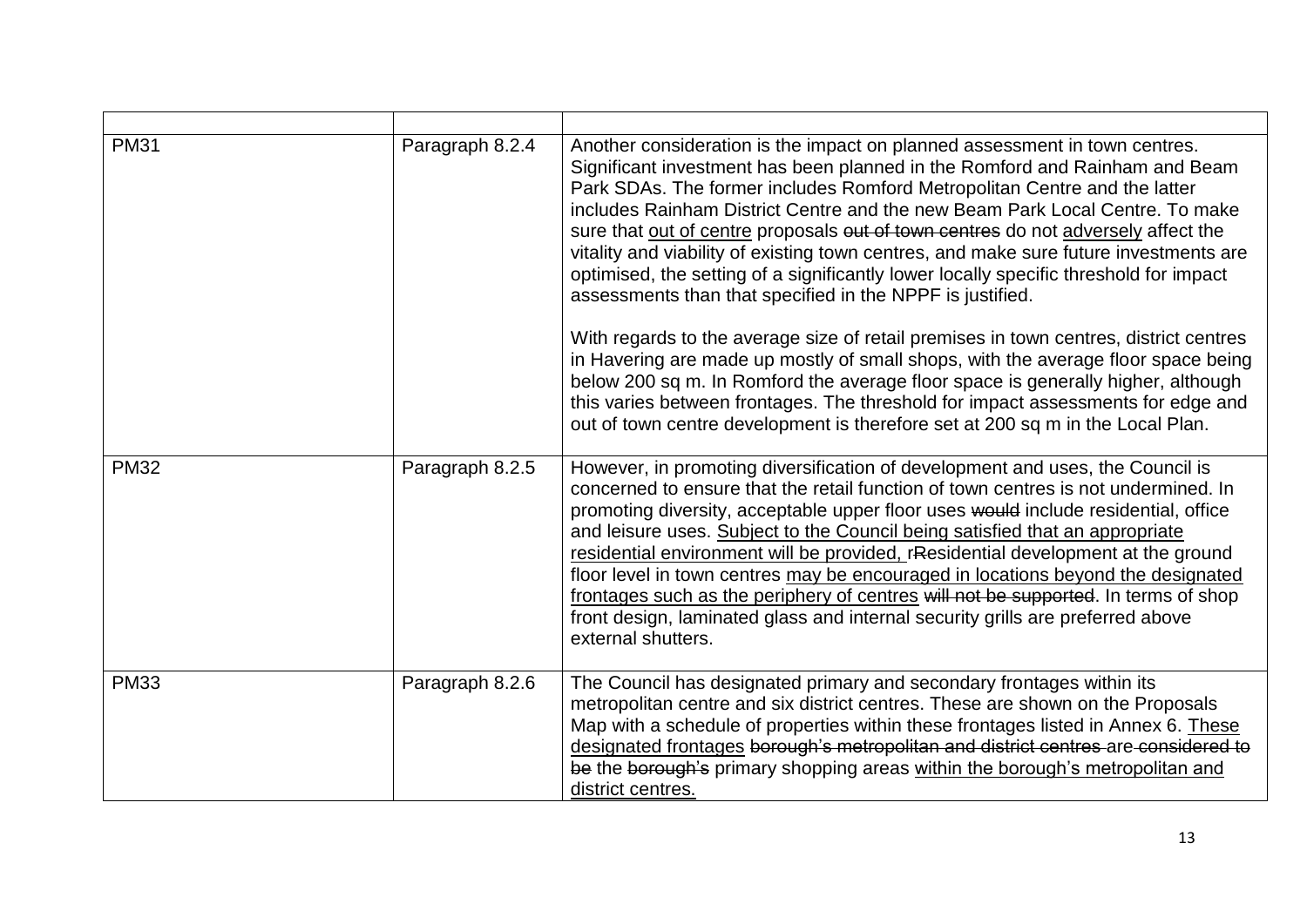| <b>PM34</b> | Paragraph 8.2.7                                                                                          | Within primary frontages, the Council will seek to increase the amount of retail<br>floorspace, resist the loss of shops and prevent the clustering of certain uses where<br>this would harm the town centre's primary shopping function, character and<br>appearance. Use Class A1 should be the principal and most dominant land use as<br>this contains the most important shopping facilities, those which attract the greatest<br>number of customers and those which contribute most to the vitality and viability of<br>the respective centres |
|-------------|----------------------------------------------------------------------------------------------------------|-------------------------------------------------------------------------------------------------------------------------------------------------------------------------------------------------------------------------------------------------------------------------------------------------------------------------------------------------------------------------------------------------------------------------------------------------------------------------------------------------------------------------------------------------------|
| <b>PM35</b> | Paragraph 8.2.8                                                                                          | In secondary frontages and local centres, the Council will seek to maintain a<br>majority significant proportion of retail uses. However, a wider mix of uses will be<br>promoted, especially those non-retail uses that provide services which complement<br>shopping facilities. Such uses should provide active frontages, support street<br>activity and generate a similar level of pedestrian movement to a retail use, and are<br>open during the day (retail hours).                                                                          |
| <b>PM36</b> | Paragraph 8.2.9                                                                                          | The everconcentration of particular uses can impact negatively on the amenity of<br>adjacent uses and adversely affect the vitality and viability of the town centre.                                                                                                                                                                                                                                                                                                                                                                                 |
| <b>PM37</b> | Policy 15 Culture<br>and Creativity Insert<br>new paragraph<br>between<br>paragraphs 8.4.2<br>and 8.4.3. | Havering is identified by the Mayor of London's in the Thames Estuary Production<br>Corridor, which seeks to develop facilities for artistic and creative production from<br>Eastern London to Southend. The Thames Estuary Production Corridor vision<br>document already identifies Rainham's Centre for Engineering and Manufacturing<br>Excellence as contributing to the production corridor of creative industries.                                                                                                                             |
| <b>PM38</b> | Policy 16 - Social<br>Infrastructure                                                                     | c. Make use of an innovative delivery of social infrastructure;                                                                                                                                                                                                                                                                                                                                                                                                                                                                                       |
| <b>PM39</b> | Policy 16 - Social<br>Infrastructure                                                                     | f. Explore the possibility to co-locate, in multi-use buildings with complimentary<br>services; and                                                                                                                                                                                                                                                                                                                                                                                                                                                   |
| <b>PM40</b> | Policy 16 - Social                                                                                       | g. Are provided in multi-use, flexible, adaptable and healthy buildings.                                                                                                                                                                                                                                                                                                                                                                                                                                                                              |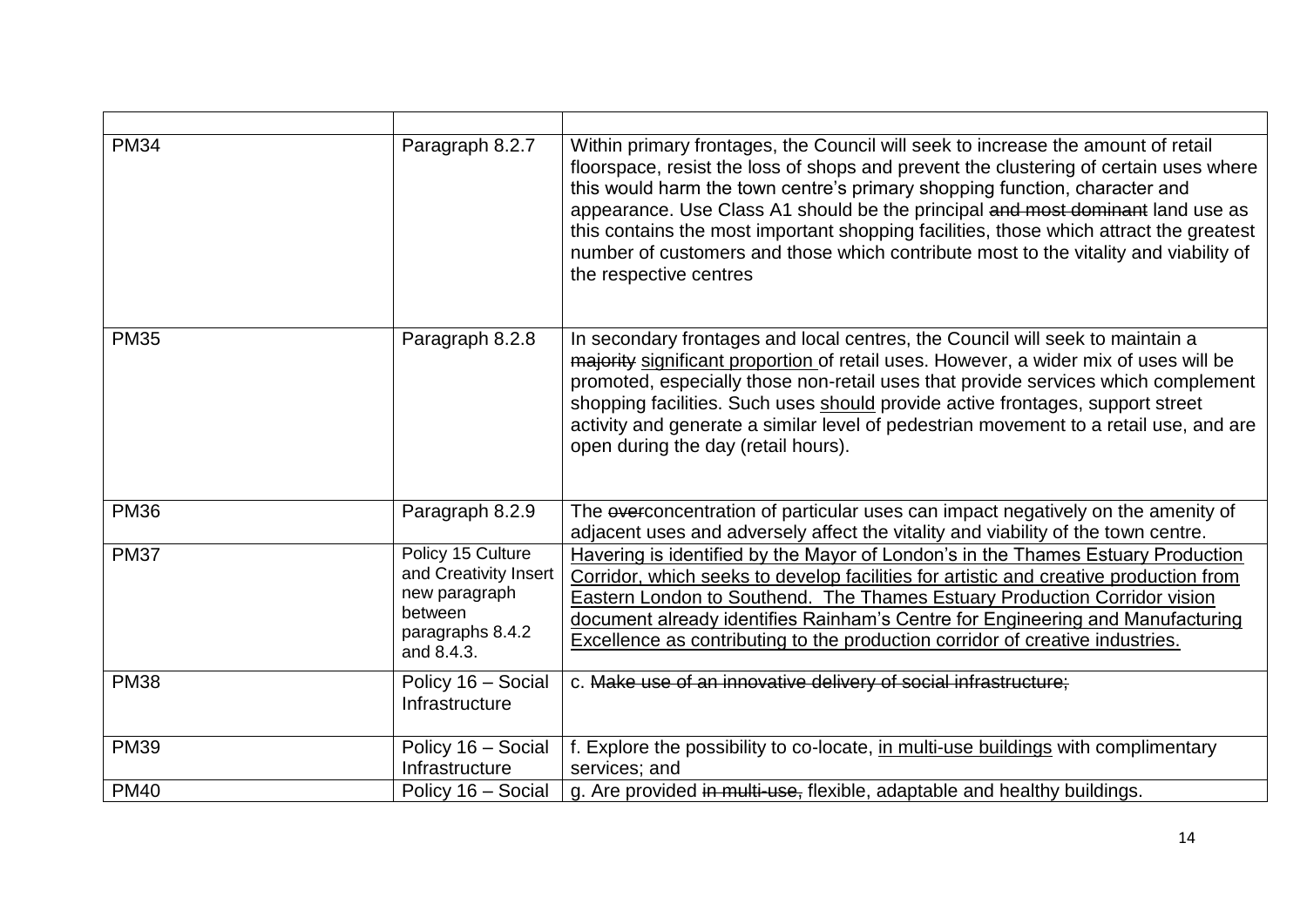|             | Infrastructure                       |                                                                                                                                                                                                                                                                                                                                                                                                                                                                                                                                                                                                                                                                                          |
|-------------|--------------------------------------|------------------------------------------------------------------------------------------------------------------------------------------------------------------------------------------------------------------------------------------------------------------------------------------------------------------------------------------------------------------------------------------------------------------------------------------------------------------------------------------------------------------------------------------------------------------------------------------------------------------------------------------------------------------------------------------|
| <b>PM41</b> | Policy 16 - Social<br>Infrastructure | Stakeholders Applicants will be encouraged to consider funding arrangements for<br>reasonable on-going maintenance costs.                                                                                                                                                                                                                                                                                                                                                                                                                                                                                                                                                                |
| <b>PM42</b> | Policy 16 - Social<br>Infrastructure | The suitability of redundant social infrastructure premises for accommodating other<br>forms of social infrastructure for which there is a defined need in the locality should<br>be assessed before alternative developments will be considered by the Council.<br>The assessment should take account of site constraints and consider the feasibility<br>and viability of retaining the site for alternative social infrastructure provision.                                                                                                                                                                                                                                          |
| <b>PM43</b> | Policy 16 - Social<br>Infrastructure | The following paragraph was included at the end of the Social Infrastructure policy,<br>however it should have been the first paragraph of the support text:<br>Social infrastructure covers a variety of health, community, cultural, sports and<br>leisure facilities. It encompasses burial spaces, places of worship, health and<br>education facilities, social care facilities, nurseries, theatres, sports pitches,<br>swimming pools, and many other uses that provide a social function.                                                                                                                                                                                        |
| <b>PM44</b> | Paragraph 8.5.6                      | The Council will, however, not permit proposals which would result in a loss of<br>social infrastructure in an area of defined need for that type of social infrastructure<br>without a convincing demonstration by the developer that an equivalent<br>replacement provision re-provision (in terms of size, usefulness, attractiveness,<br>safety and quality) has been made. If the disposal of assets is part of an agreed<br>programme of social infrastructure consolidation, the loss of social infrastructure in<br>areas of defined need may be acceptable. The Council will also give consideration<br>to the viability of retaining existing social infrastructure provision. |
| <b>PM45</b> | Paragraph 8.5.7                      | The future demand for burial space in the borough has been identified through the<br>Council's Infrastructure Delivery Plan. Sufficient supply of multi-<br>faith/interdenominational plots has been identified for the full Local Plan period.<br>With regards to demands for burials meeting specific Muslim requirements arising<br>from the wider North East London, including Havering, sufficient capacity has been<br>identified until around 2028 2024. The Council will support burial provision when                                                                                                                                                                           |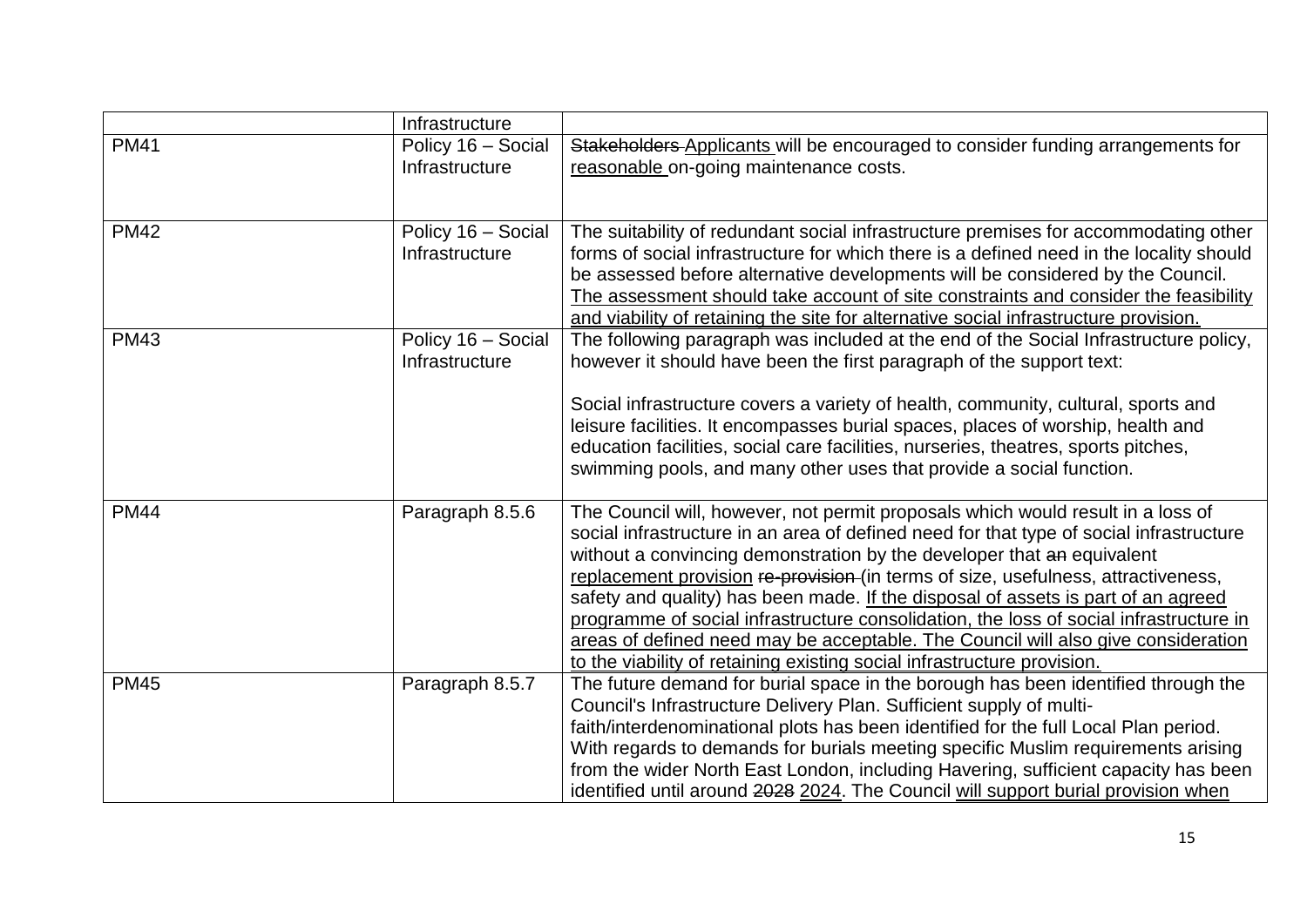|             |                                                   | the local need for such facilities can be demonstrated, based on up-to-date<br>evidence. only support applications for burial space which meet an unmet need.                                                                                                                                                                                                                                                                                                                                                                                                                                                                                                                                                                                                                                                                                           |
|-------------|---------------------------------------------------|---------------------------------------------------------------------------------------------------------------------------------------------------------------------------------------------------------------------------------------------------------------------------------------------------------------------------------------------------------------------------------------------------------------------------------------------------------------------------------------------------------------------------------------------------------------------------------------------------------------------------------------------------------------------------------------------------------------------------------------------------------------------------------------------------------------------------------------------------------|
| <b>PM46</b> | Policy 17<br>Education                            | Proposals with innovative and flexible design solutions and the shared use of open<br>space and sports facilities will be considered favourably where it enables the<br>delivery of a new school in an area of identified need and where the existing sports<br>facility can accommodate additional play without compromising quality and<br>accessibility for existing users.                                                                                                                                                                                                                                                                                                                                                                                                                                                                          |
| <b>PM47</b> | Policy 17<br>Education                            | Proposals for educational uses in the Green Belt, including the expansion of<br>existing schools may be considered as very special circumstances where it can be<br>robustly demonstrated that there are no suitable alternative sites within the<br>appropriate education planning area and there is a demonstrable need or demand<br>for additional school places                                                                                                                                                                                                                                                                                                                                                                                                                                                                                     |
| <b>PM48</b> | Policy 18 Open<br>space, sports and<br>recreation | ix. Support improvements to the borough's sports and recreation facilities in line<br>with the recommendations in the Indoor Sport and Leisure Facilities and Outdoor<br>Playing Pitch Strategies 2016 including:<br>a. The replacement of Hornchurch Leisure Centre; The new centre is currently<br>being constructed and is scheduled to open in September 2020.<br>b. The refurbishment of Chafford Sports complex; Provision of a new leisure centre<br>in the south of the borough;<br>c. Expansion of Central Park leisure Centre;<br>e. d. Enhanced facilities and a wider range of uses of Bretons Outdoor Recreation<br>Centre:<br>e. New provision within the Rainham and Beam Park Strategic Development Area;<br>and<br>f. The provision of new 3G Artificial Grass Pitches (AGPs) and improvements to<br>existing ones within the borough. |
| <b>PM49</b> | Paragraph 8.7.2                                   | In applying Policy 18, open space will encompass parks and gardens, natural and<br>semi natural green spaces, amenity space, children's play areas, allotments and<br>cemeteries, churchyards and other burial grounds as defined in Havering's Open<br>Space Assessment and Standards Paper (2016). In addition, waterways are also<br>included as open space recognising their sport, recreation and amenity value,                                                                                                                                                                                                                                                                                                                                                                                                                                   |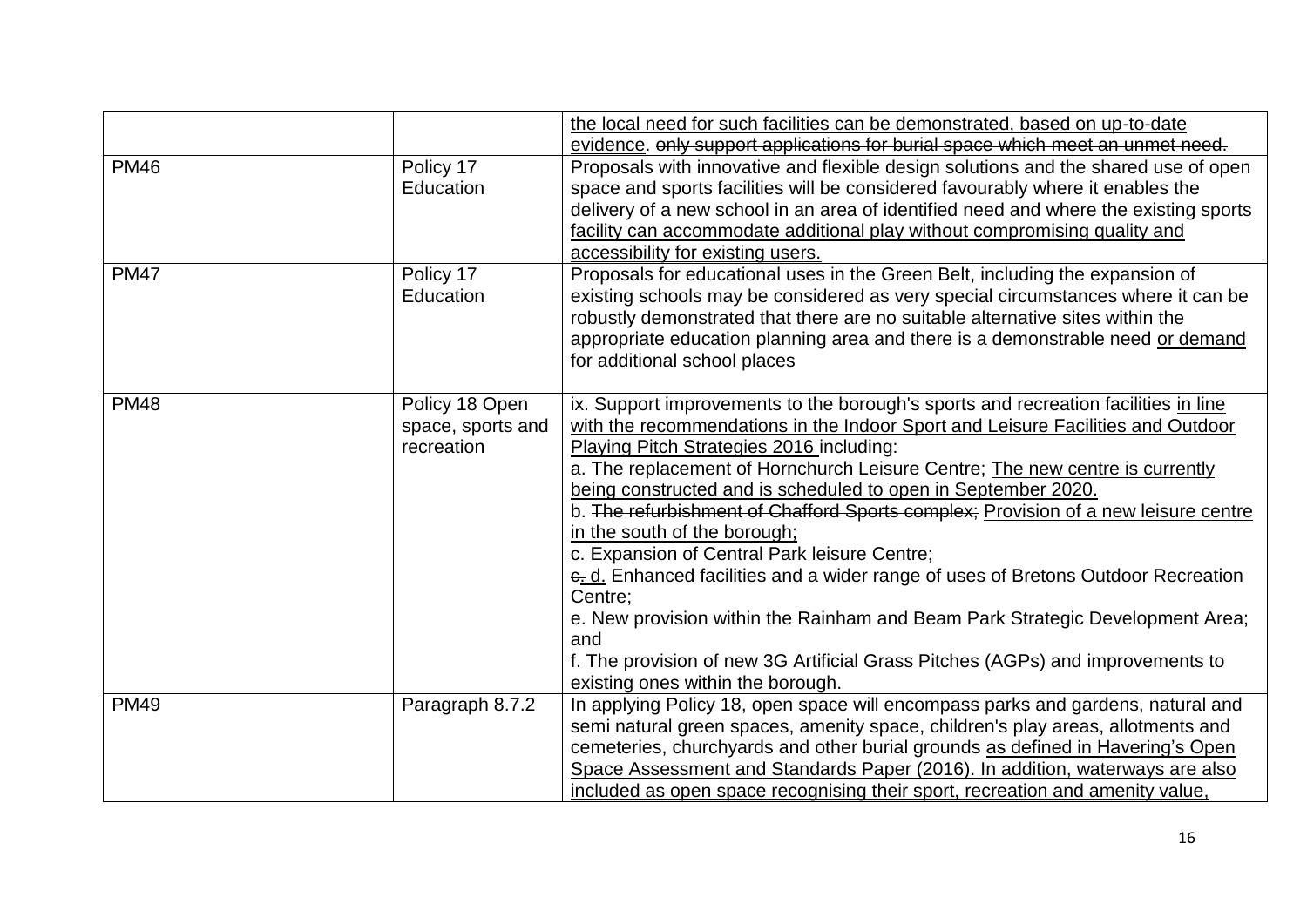|                        |                   | consistent with the definition of open space in the NPPF. Leisure and sSports and<br>recreation facilities encompass indoor sports halls, swimming pools, fitness |
|------------------------|-------------------|-------------------------------------------------------------------------------------------------------------------------------------------------------------------|
|                        |                   | centres, outdoor sports pitches, playing fields tennis courts and bowling greens.                                                                                 |
| <b>PM50</b>            | Paragraph 8.7.8   | It is essential that Havering has modern and fit for purpose indoor sports facilities                                                                             |
|                        |                   | and the Council is actively seeking to upgrade the current provision. Havering's                                                                                  |
|                        |                   | Indoor Sport and Leisure Facilities Assessment and Strategy (2016) found that                                                                                     |
|                        |                   | investment is needed in both community and school sports facilities. Provision -has                                                                               |
|                        |                   | been-be-significantly enhanced by the new Romford Leisure Centre, and will be                                                                                     |
|                        |                   | further enhanced with the replacement of Hornchurch Leisure Centre, a new leisure                                                                                 |
|                        |                   | centre to serve the south of the borough and improved facilities at Bretons Outdoor                                                                               |
|                        |                   | <b>Recreation Centre.</b>                                                                                                                                         |
| <b>10. Connections</b> |                   |                                                                                                                                                                   |
| <b>PM51</b>            | Policy 23         | i. Maximising the development opportunities supported by Crossrail as well as the                                                                                 |
|                        | Transport         | benefits from Crossrail for local businesses and residents.                                                                                                       |
|                        | Connections       |                                                                                                                                                                   |
| <b>PM52</b>            | Table 3           | Working collaboratively with TfL, Essex County Council, Basildon, Southend,                                                                                       |
|                        | Havering          | Brentwood and Thurrock District Councils examining the A127 Corridor from                                                                                         |
|                        | Transport         | Gallows Corner in Havering out to Southend. This work will look at the aspirations                                                                                |
|                        | <b>Schemes</b>    | that various authorities have for improvements along this key route to support                                                                                    |
|                        | A127 Corridor     | growth across South Essex and LB Havering. This work will inform the production                                                                                   |
|                        | Aspirations       | of a promotional document that can be used to highlight the importance of the                                                                                     |
|                        |                   | Corridor and to support bids for external funding. With the long term aim of                                                                                      |
|                        |                   | producing a "lobbying" document for external funding                                                                                                              |
| <b>PM53</b>            | Table 3 Havering  | Transport Scheme: Lower Thames Crossing.                                                                                                                          |
|                        | Transport         | Scheme Description: Proposed tunnel crossing of the River Thames east of                                                                                          |
|                        | Schemes "-        | London. The purpose of the new crossing is to provide relief to journey times and                                                                                 |
|                        | additional scheme | congestion that is currently experienced on the Dartford Crossing whilst also                                                                                     |
|                        | to be included    | addressing future capacity needs. The scheme extends from its connection with                                                                                     |
|                        |                   | the M25 between Junctions 29 and 30 within the southern part of the Borough                                                                                       |
|                        |                   | eastwards into Thurrock BC. This scheme is being promoted by Highways England                                                                                     |
|                        |                   | and is to be determined by the Secretary of State for Transport as a Nationally                                                                                   |
|                        |                   | Significant Infrastructure Project.                                                                                                                               |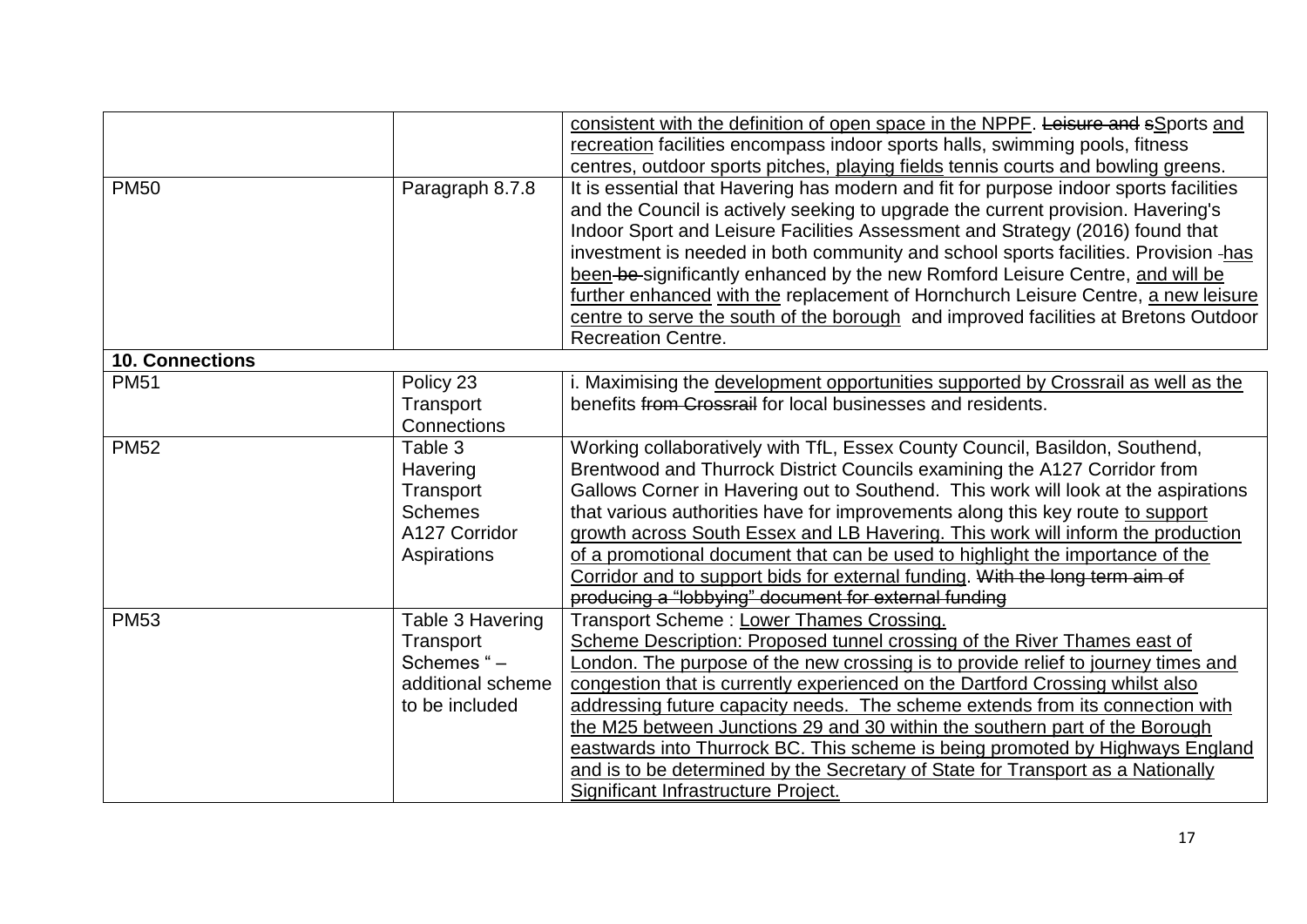|                                |                   | Delivery Timescales : $5 - 10$ years                                                 |
|--------------------------------|-------------------|--------------------------------------------------------------------------------------|
|                                |                   | Key Partners: Highways England                                                       |
| <b>PM54</b>                    | Policy 25 Digital | The aim is to improve connectivity whether that's through mobile, wireless or        |
|                                | Connections       | broadband infrastructure.                                                            |
|                                | Paragraph 10.3.1  |                                                                                      |
|                                | add to end of     |                                                                                      |
|                                | paragraph         |                                                                                      |
| <b>11. High Quality Places</b> |                   |                                                                                      |
| <b>PM55</b>                    | Policy 26 Urban   | i. Are informed by, respect and complement the distinctive qualities, identity, and  |
|                                | Design            | character and geographical features of the site and local area;                      |
| <b>PM56</b>                    | Policy 26 Urban   | The Council will require development proposals of a strategic nature to will be      |
|                                | Design            | subject to an Urban Design Review Panel.                                             |
| <b>PM57</b>                    | Paragraph 11.1.8  | When designing new residential and mixed use developments consideration should       |
|                                | add to end of     | be given to how frequent deliveries will be accommodated.                            |
|                                | paragraph         |                                                                                      |
| <b>PM58</b>                    | Paragraph         | The Council supports the use of Urban Design Review Panels The National              |
|                                | 11.1.16           | Planning Policy Framework states that Local Planning Authorities should have local   |
|                                |                   | design review arrangements in place to provide assessment and support to ensure      |
|                                |                   | high standards of design. The Council had established a Design Review Panel          |
|                                |                   | comprised of independent specialists and Council representatives and will expect     |
|                                |                   | development proposals of a strategic nature to be subject to such as review. For     |
|                                |                   | the purpose of this policy development proposal of a strategic nature are those that |
|                                |                   | have potential to significantly impact or alter the character of an area including   |
|                                |                   | those that comprise of tall buildings and those referable to the Mayor. If an        |
|                                |                   | applicant is in doubt about whether a design review is required this should be       |
|                                |                   |                                                                                      |
|                                |                   | discussed with the councils planning department at pre-application stage. This will  |
|                                |                   | include large development schemes within the Romford and Rainham and Beam            |
|                                |                   | Park Development Area.                                                               |
|                                |                   |                                                                                      |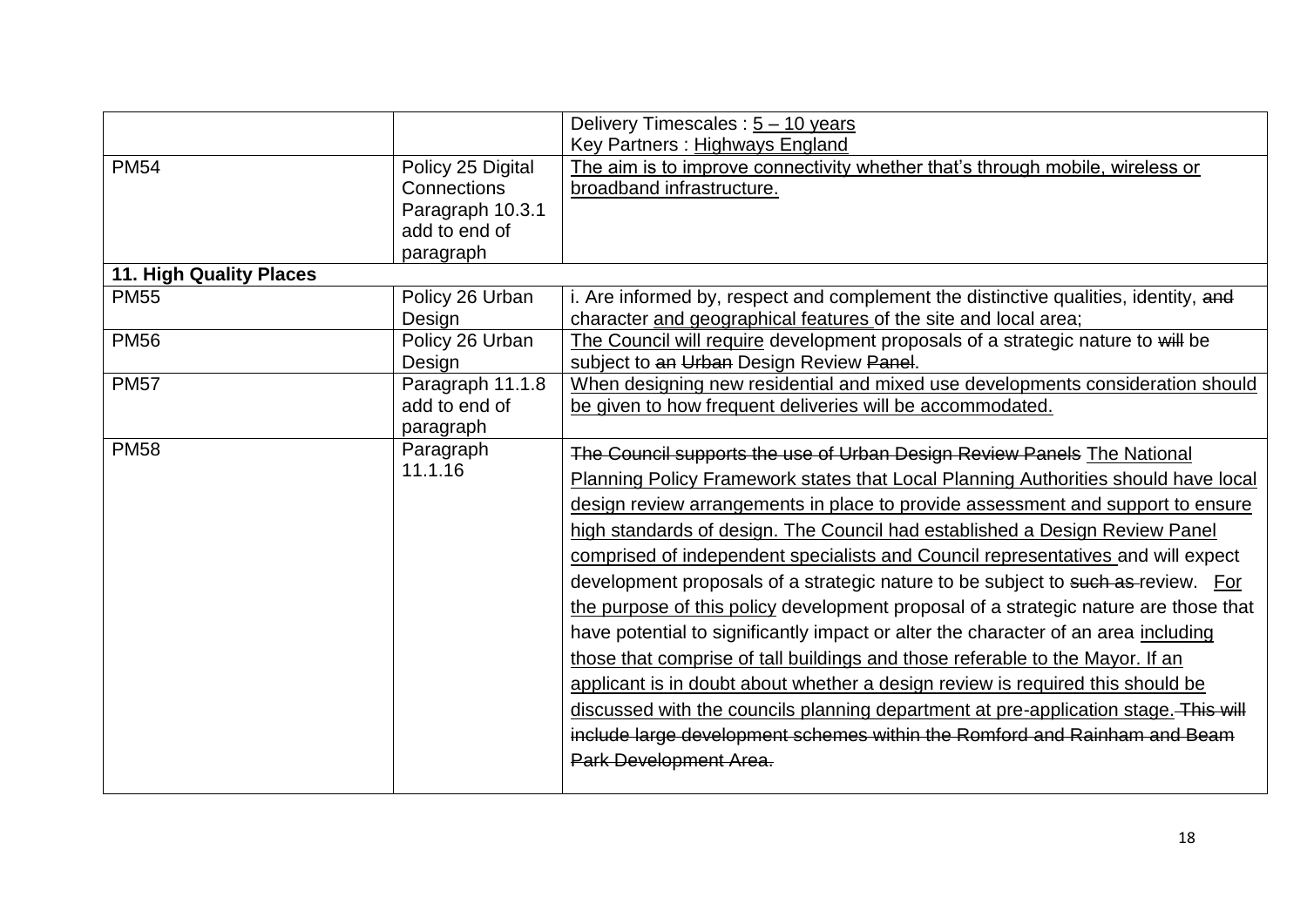| <b>PM59</b>                                                              | Policy 27<br>Paragraph 11.2.7                                                                                                                                                                                                                                                                                                                                                                                                                                                                                                                                                                                                                                                                                                                                                                                                                                                                                                                                                                                                                                                                                                                                                                                                                                                                                   | Landscaping schemes should demonstrate a commitment to promoting<br>biodiversity, having regard to the Havering Nature Conservation and Biodiversity<br>Strategy (2014).                                                                                                                                                                                                                                                                                                                                                                                       |
|--------------------------------------------------------------------------|-----------------------------------------------------------------------------------------------------------------------------------------------------------------------------------------------------------------------------------------------------------------------------------------------------------------------------------------------------------------------------------------------------------------------------------------------------------------------------------------------------------------------------------------------------------------------------------------------------------------------------------------------------------------------------------------------------------------------------------------------------------------------------------------------------------------------------------------------------------------------------------------------------------------------------------------------------------------------------------------------------------------------------------------------------------------------------------------------------------------------------------------------------------------------------------------------------------------------------------------------------------------------------------------------------------------|----------------------------------------------------------------------------------------------------------------------------------------------------------------------------------------------------------------------------------------------------------------------------------------------------------------------------------------------------------------------------------------------------------------------------------------------------------------------------------------------------------------------------------------------------------------|
| <b>PM60</b><br>Policy 28 -<br><b>Heritage Assets</b><br>Paragraph 11.3.5 | 11.3.5 The borough's Conservation Areas each have their own special character<br>and architectural and historic interest that contributes to their significance, which<br>needs to be respected by new development within them, and within their setting.<br>For example, the special interests and significance of the Gidea Park Conservation<br>Area, with its individually architect designed 'Arts and Crafts' style Competition and<br>Exhibition houses, are very different to that of Romford Conservation Area, which<br>are based on its historic significance rather than a defined architectural character.<br>Havering's Conservation Areas all have Conservation Area Appraisals and<br>Management Proposals which identify the special interest of each area. There are<br>certain parts of the borough which, whilst not conservation areas, have special and<br>unique characters which add to the landscape and landscape quality of Havering.<br>Developments in these areas should aim to preserve the spacious character of the<br>Emerson Park and Hall Lane and Upminster residential areas to maintain the<br>special character of these areas. Due to criteria dealing with applications in the<br>Emerson Park and Hall Lane Special Policy Areas are contained in separate<br>SPD's. |                                                                                                                                                                                                                                                                                                                                                                                                                                                                                                                                                                |
|                                                                          |                                                                                                                                                                                                                                                                                                                                                                                                                                                                                                                                                                                                                                                                                                                                                                                                                                                                                                                                                                                                                                                                                                                                                                                                                                                                                                                 | Split into two paragraphs:<br>11.3.5 11.3.6 Proposals for new and replacement buildings and features within a<br>Conservation Area or its setting, will be expected to be of a high quality design. that<br>responds to the important characteristics of the Conservation Area, and which will<br>preserve, enhance or reveal its character and appearance, and significance. For<br>this reason, the Council will not normally accept applications for outline planning<br>permission within Conservation Areas or their setting, and demolition will only be |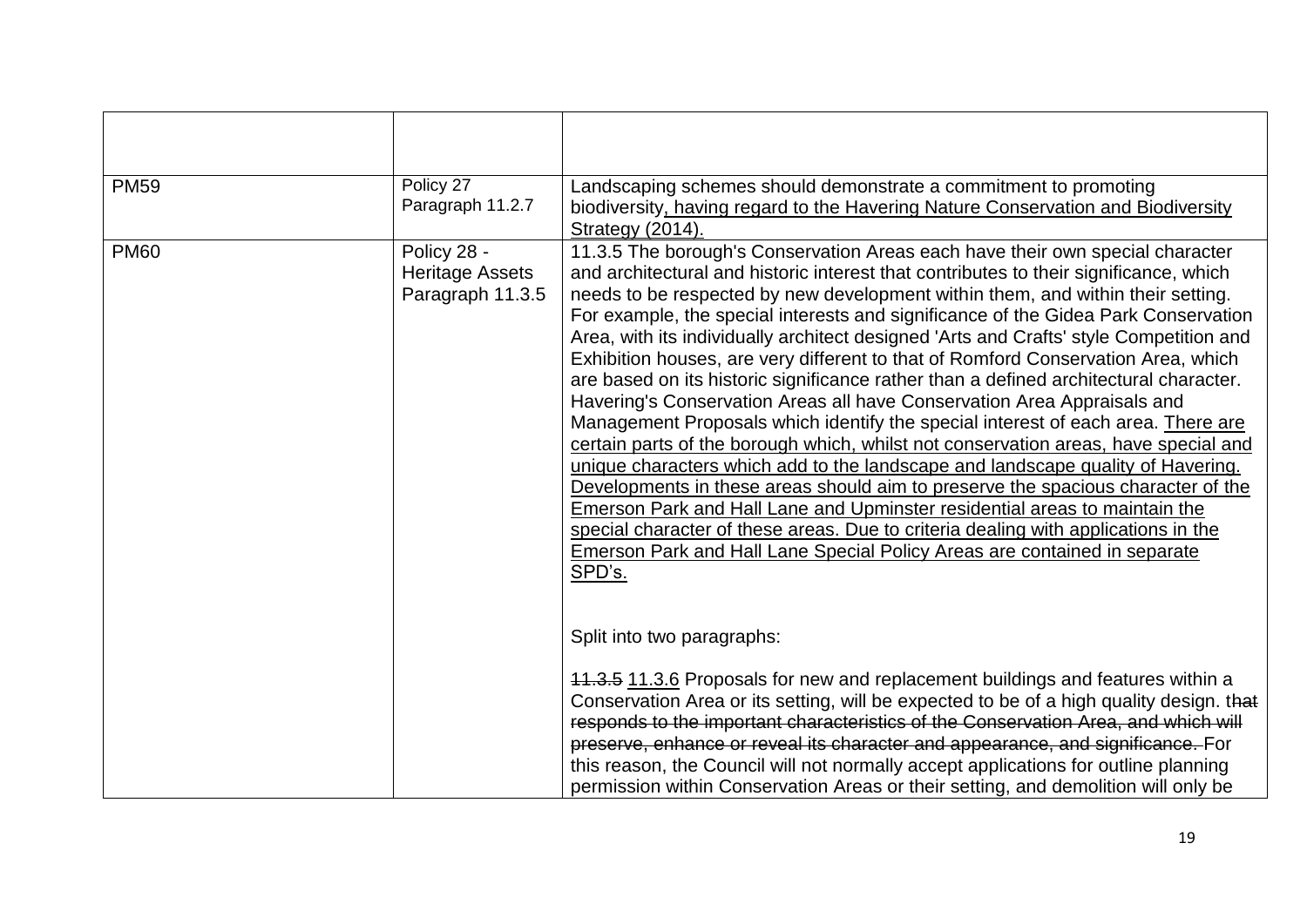|             |                  | considered where the building, or other element, fails to make a positive<br>contribution to the character or appearance, and significance of the Conservation<br>Area.<br>11.3.6 11.3.7 Where the exercise of permitted development rights would erode the<br>character or appearance of a Conservation Area, or other heritage asset, the<br>Council will seek to sustain their significance, including the contribution to<br>significance provided by their setting, through the use of Article 4 directions.                                                                                                                                                                                                                                                                                                                                 |
|-------------|------------------|---------------------------------------------------------------------------------------------------------------------------------------------------------------------------------------------------------------------------------------------------------------------------------------------------------------------------------------------------------------------------------------------------------------------------------------------------------------------------------------------------------------------------------------------------------------------------------------------------------------------------------------------------------------------------------------------------------------------------------------------------------------------------------------------------------------------------------------------------|
| <b>PM61</b> | Paragraph 11.3.7 | 11.3.7 11.3.8 Not all of Havering's heritage assets are designated. There are also<br>many non-designated heritage assets that contribute to the character and<br>distinctiveness of the borough's historic environment including historic parks and<br>gardens of local interest and locally important historic buildings. In order to ensure<br>that these elements of the historic environment are conserved in a manner<br>appropriate to their significance, the Council will work with local communities to<br>promote the identification and maintenance of a list of non-designated heritage<br>assets when these meet its agreed criteria. The proposed Local List Criteria will be<br>subject to Public Consultation. Development proposals affecting non-designated<br>heritage assets will be dealt with in accordance with the NPPF. |
|             |                  | 44.3.8-11.3.9<br>To enable the Council to determine a the potential impact of a development<br>proposal on the historic environment, it will require applications affecting a heritage<br>asset, or its setting, to be accompanied by either a Design and Access Statement<br>that includes both an assessment of the assets significance and impact statement,<br>or a separate Heritage Statement. Proposals that affect a site which includes, or<br>has the potential to include, heritage assets with archaeological interest, will need<br>to be accompanied by an archaeological desk-based assessment, and may also<br>require field evaluation in order to determine its significance.                                                                                                                                                   |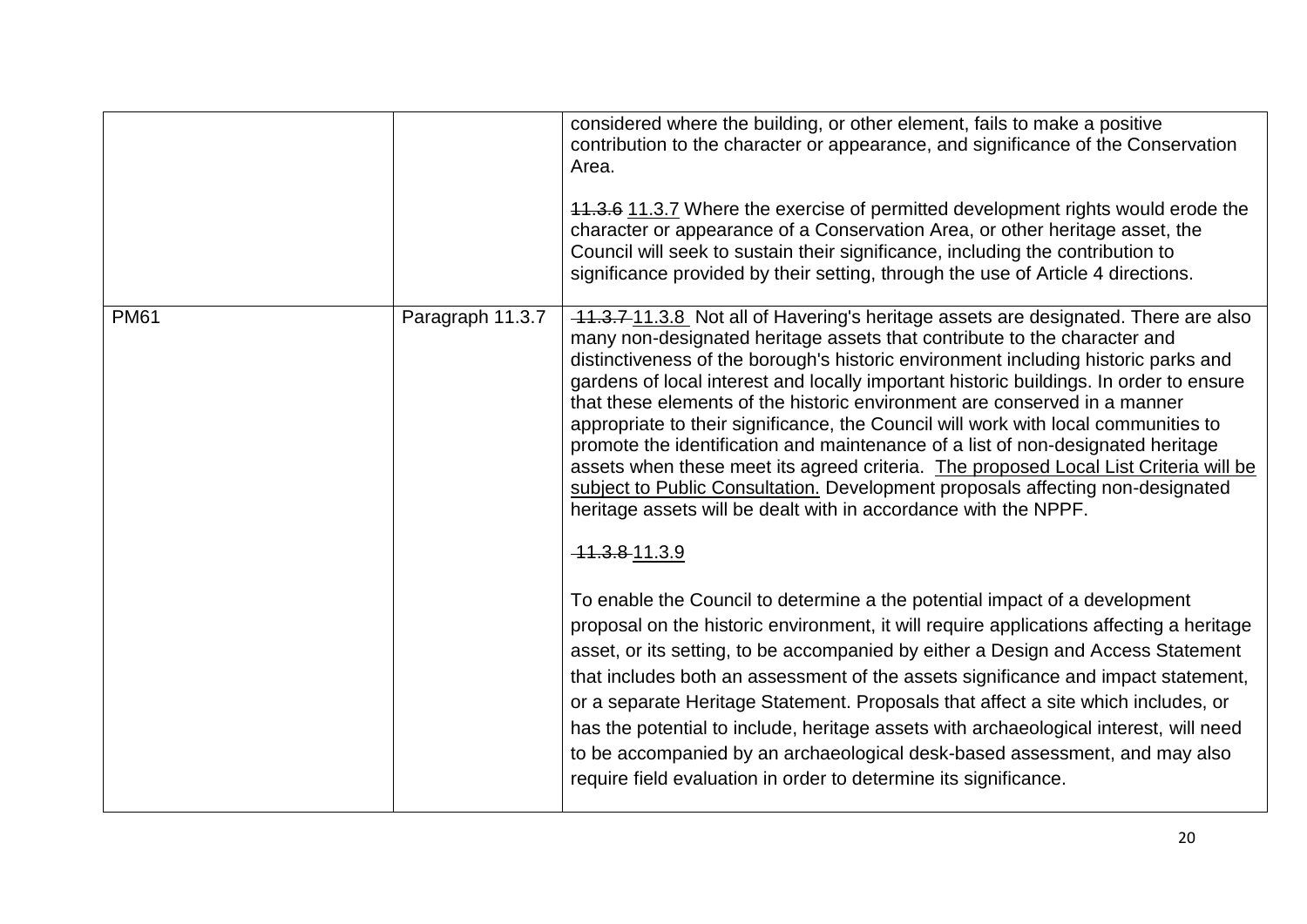|                  |                                                       | 11.3.9 11.3.10 All proposals affecting heritage assets should be informed by<br>consultation with the Historic Environment Record and assessed using appropriate<br>expertise. The level of assessment needed should be proportionate to the<br>significance of the asset affected and the impact of the proposal. To ensure<br>opportunities for people to access and learn from the borough's historic<br>environment, where the loss of the whole, or a part of a heritage asset's<br>significance is necessary and clearly justified, the Council will require the developer<br>to record and advance public understanding of the significance of the heritage<br>asset by making the results publicly accessible.                                                                                                       |
|------------------|-------------------------------------------------------|------------------------------------------------------------------------------------------------------------------------------------------------------------------------------------------------------------------------------------------------------------------------------------------------------------------------------------------------------------------------------------------------------------------------------------------------------------------------------------------------------------------------------------------------------------------------------------------------------------------------------------------------------------------------------------------------------------------------------------------------------------------------------------------------------------------------------|
| <b>PM62</b>      | Insert new<br>paragraph after<br>paragraph<br>11.3.10 | 11.3.11 Archaeological Priority Areas (APAs) are areas where there is significant<br>known archaeological interest or potential for new discoveries. APAs are used to<br>help highlight where development might affect heritage assets. The Greater<br>London Archaeological Advisory Service are undertaking a review of the APAs<br>across London. Havering's APA review is currently scheduled for 2019.                                                                                                                                                                                                                                                                                                                                                                                                                  |
| 12. Green Places |                                                       |                                                                                                                                                                                                                                                                                                                                                                                                                                                                                                                                                                                                                                                                                                                                                                                                                              |
| <b>PM63</b>      | Policy 29 Green<br>Infrastructure<br>Paragraph 12.1.1 | Green infrastructure is a network of green spaces and natural features that provide<br>multiple benefits for the environment, economy and community. The benefits of<br>green infrastructure include enhancing biodiversity, alleviating flood risk, providing<br>opportunities for recreation, physical activity and education. defined as a network of<br>green spaces - and features such as street trees and green roofs - that is planned,<br>designed and managed to provide a range of benefits, including: recreation and<br>amenity, healthy living, reducing flooding, improving air quality, cooling the urban<br>environment, encouraging walking and cycling, and enhancing biodiversity and<br>ecological resilience(1).<br>(1) All London Green Grid Supplementary Planning Guidance, Mayor of London<br>2012 |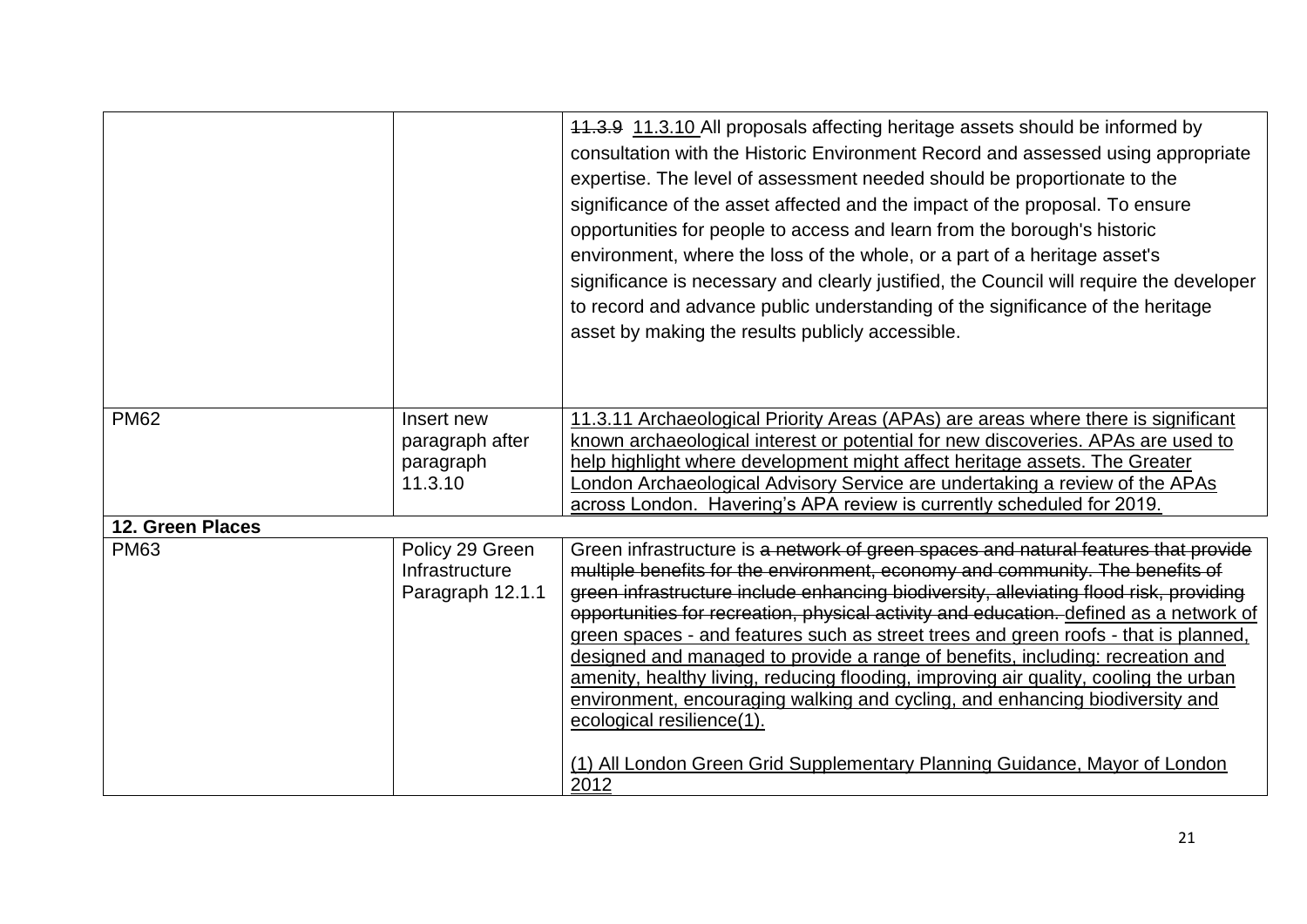| <b>PM64</b> | Policy 30 Nature<br>Conservation<br>Paragraph 12.2.6                               | London Wildlife Sites Board                                                                                                                                                                                                                                                                                                                                                                                       |
|-------------|------------------------------------------------------------------------------------|-------------------------------------------------------------------------------------------------------------------------------------------------------------------------------------------------------------------------------------------------------------------------------------------------------------------------------------------------------------------------------------------------------------------|
| <b>PM65</b> | Map 2 Havering<br><b>Wildlife Corridors</b>                                        | Include the Thames Corridor as a wildlife Corridor.                                                                                                                                                                                                                                                                                                                                                               |
| <b>PM66</b> | Policy 31 Rivers<br>and river corridors                                            | To protect and enhance the biodiversity and amenity value of river corridors while<br>accommodating future adaptations to flood defences, the Council will require<br>development to be set back by 8 metres from main rivers, ordinary watercourses<br>and other flood assets, and 16 metres from tidal rivers or defence structures from<br>tidal rivers or defence structures, including tie rods and anchors. |
| <b>PM67</b> | Policy 31 Rivers<br>and river corridors                                            | ii. Contributes towards the enhancement and extension of a riverside path to<br>enable local communities to enjoy the riverside providing that appropriate lifesaving<br>equipment such as grab chains, access ladders and life buoys are provided along<br>the river edge                                                                                                                                        |
| <b>PM68</b> | Paragraph 12.3.2                                                                   | All the Rivers in Havering (Beam, Ravensbourne, Rom, Mardyke, Ingrebourne<br>Add to the end of 12.3.2: For the implantation of this policy, any development within<br>20m of a main river is considered in close proximity.                                                                                                                                                                                       |
| <b>PM69</b> | Paragraph 12.3.3                                                                   | The Thames River Basin Management Plan 2015-2021 (*)<br>Footnote: * https://www.gov.uk/government/collections/river-basin-management-<br>plans-2015                                                                                                                                                                                                                                                               |
| <b>PM70</b> | Policy 32 Flood<br>Management<br>Insert new<br>paragraph after<br>paragraph 12.4.8 | 12.4.9 In some cases, the discharge or infiltration of surface water may require a<br>permit under the Environmental Permitting Regulations. Developers are therefore<br>advised to review available guidance (1) and seek advice from the Environment<br>Agency at an early stage.<br>(1) https://www.gov.uk/topic/environmental-management/environmental-permits                                                |
| <b>PM71</b> | Insert new<br>paragraph after<br>paragraph 12.4.8                                  | 12.4.10 The Council recognises that flood management measures can support<br>biodiversity, and thereby contribute to the objectives of Policy 30. Developers are<br>expected to seek to integrate such measures into the wider green infrastructure                                                                                                                                                               |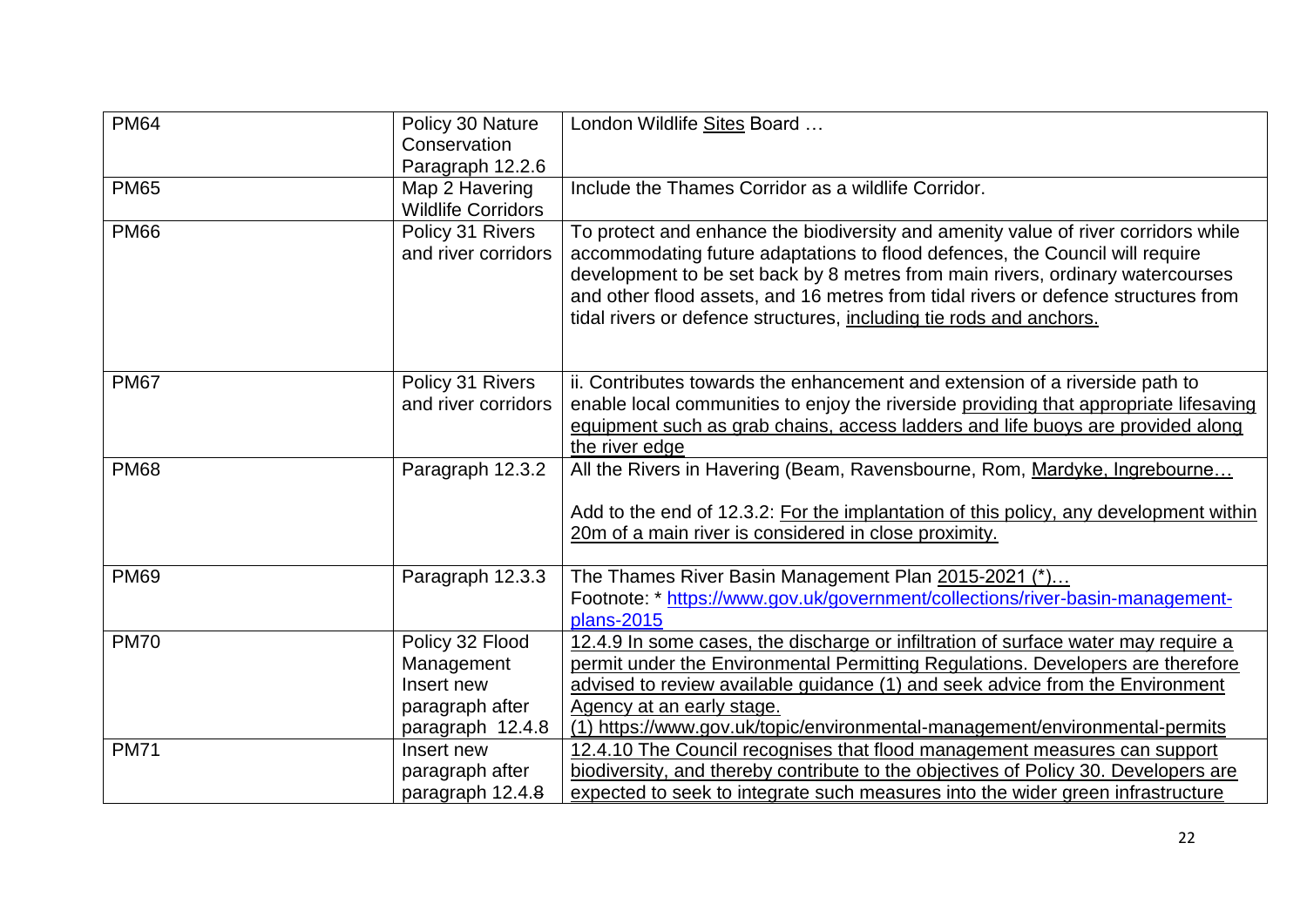|                  | 9                        | network in line with Policy 29.                                                      |
|------------------|--------------------------|--------------------------------------------------------------------------------------|
| <b>PM72</b>      | Policy 33 Air            | The Havering Council Air Quality Action Plan 2018-2023 is being implemented.         |
|                  | <b>Quality Paragraph</b> |                                                                                      |
|                  | .5.2 add to end of       |                                                                                      |
|                  | paragraph                |                                                                                      |
| <b>PM73</b>      | Policy 34                | Applicants are also encouraged to consider guidance from the Bat Conservation        |
|                  | Managing                 | Trust to minimise the impact of artificial lighting on wildlife (footnote: Bat       |
|                  | <b>Pollution</b>         | Conservation Trust, 2014. Artificial lighting and wildlife; Interim Guidance:        |
|                  | Paragraph 12.6.4         | Recommendations to help minimise the impact artificial lighting. See:                |
|                  | add to end of            | www.bats.org.uk/pages/bats_and_lighting.html)                                        |
|                  | paragraph                |                                                                                      |
| <b>PM74</b>      | Paragraph 12.6.5         | The Environment Agency should be consulted when the proposed development             |
|                  |                          | poses a potential risk to controlled waters due to land contamination having regard  |
|                  |                          | to the Environment Agency's groundwater protection principles (footnote:             |
|                  |                          | https://www.gov.uk/government/collections/groundwater-protection). Regard should     |
|                  |                          | be given to the Source Protection Zone along the border with Barking &               |
|                  |                          | Dagenham, which needs to be protected during development around discharges or        |
|                  |                          | pathways to groundwater. The Council's leaflet                                       |
| <b>PM75</b>      | Policy 35                | For developments including flatted properties, it will be expected that the required |
|                  | Paragraph 12.7.3         | waste management plan adheres with the advice and template provided by the           |
|                  | Add to end of            | London Waste & Recycling Board (1).                                                  |
|                  | paragraph                | (footnote:http://www.lwarb.gov.uk/what-we-do/resource-london/successes-to-           |
|                  |                          | date/efficiencies-programme-outputs/ The Council will bring forward further detailed |
|                  |                          | quidance in due course.                                                              |
| <b>PM76</b>      | Policy 36-Low            | Renewable energy supplies and achieving energy efficiency are crucial to meeting     |
|                  | carbon design,           | the Council's ambition of reducing carbon emissions, and generating cleaner power    |
|                  | decentralised            | locally. Specific requirements relating to minimising carbon dioxide emissions,      |
|                  | energy, and              | water efficiency, sustainable design and construction and decentralised energy are   |
|                  | renewable                | set out within the London Plan and will be applied by the Council.                   |
|                  | energy.                  |                                                                                      |
|                  | Paragraph 12.8.1         |                                                                                      |
| 14. Delivery and |                          |                                                                                      |